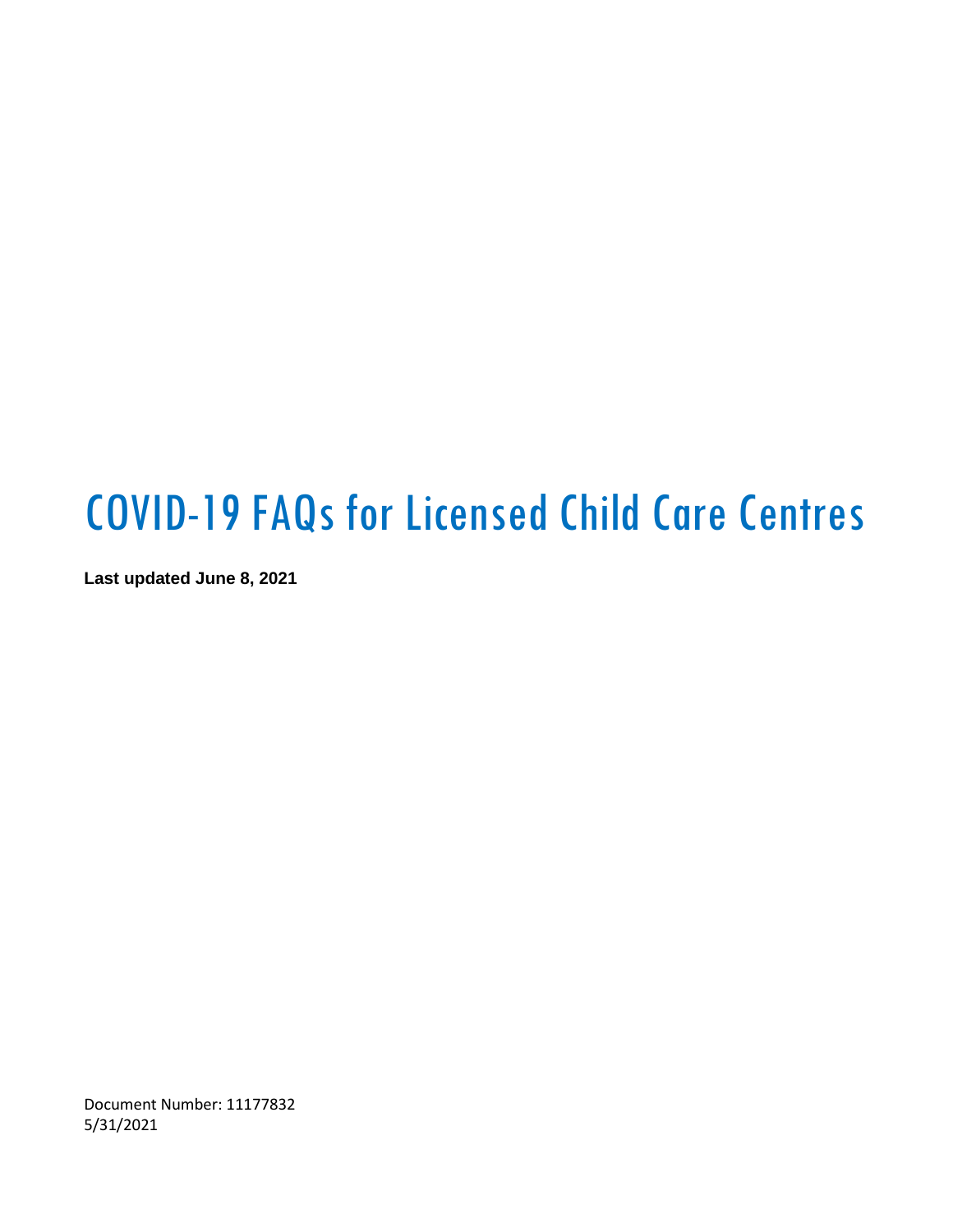# Table of Contents

| Are a bucket and cloth the best way to clean? Won't this cause contamination? What about spray    |  |
|---------------------------------------------------------------------------------------------------|--|
|                                                                                                   |  |
| Can school age children attend the child care centre for summer programming?7                     |  |
|                                                                                                   |  |
|                                                                                                   |  |
|                                                                                                   |  |
|                                                                                                   |  |
| Is personal protective equipment (PPE) needed for screening if it is done outdoors?  7            |  |
| Can parents take temperatures, then clean and disinfect the thermometer between each use?  7      |  |
|                                                                                                   |  |
| If you screen a family coming in and one child has a fever and one does not, do both children get |  |
| Can a screener take screened children to their cohort groups/program areas?  8                    |  |
| How long would you like child care and schools keep the attendance records on-site for?  8        |  |
|                                                                                                   |  |
|                                                                                                   |  |
|                                                                                                   |  |
| If we have a child with special needs, do maximum group size rules apply to Special Needs         |  |
|                                                                                                   |  |
|                                                                                                   |  |
| How can I cover lunch breaks without moving a staff person around the rooms?                      |  |
| Can the Partner System be used for longer periods such as at the beginning or end of the day to   |  |
|                                                                                                   |  |
| Are child care operators expected to place different substitute teachers for each group?  10      |  |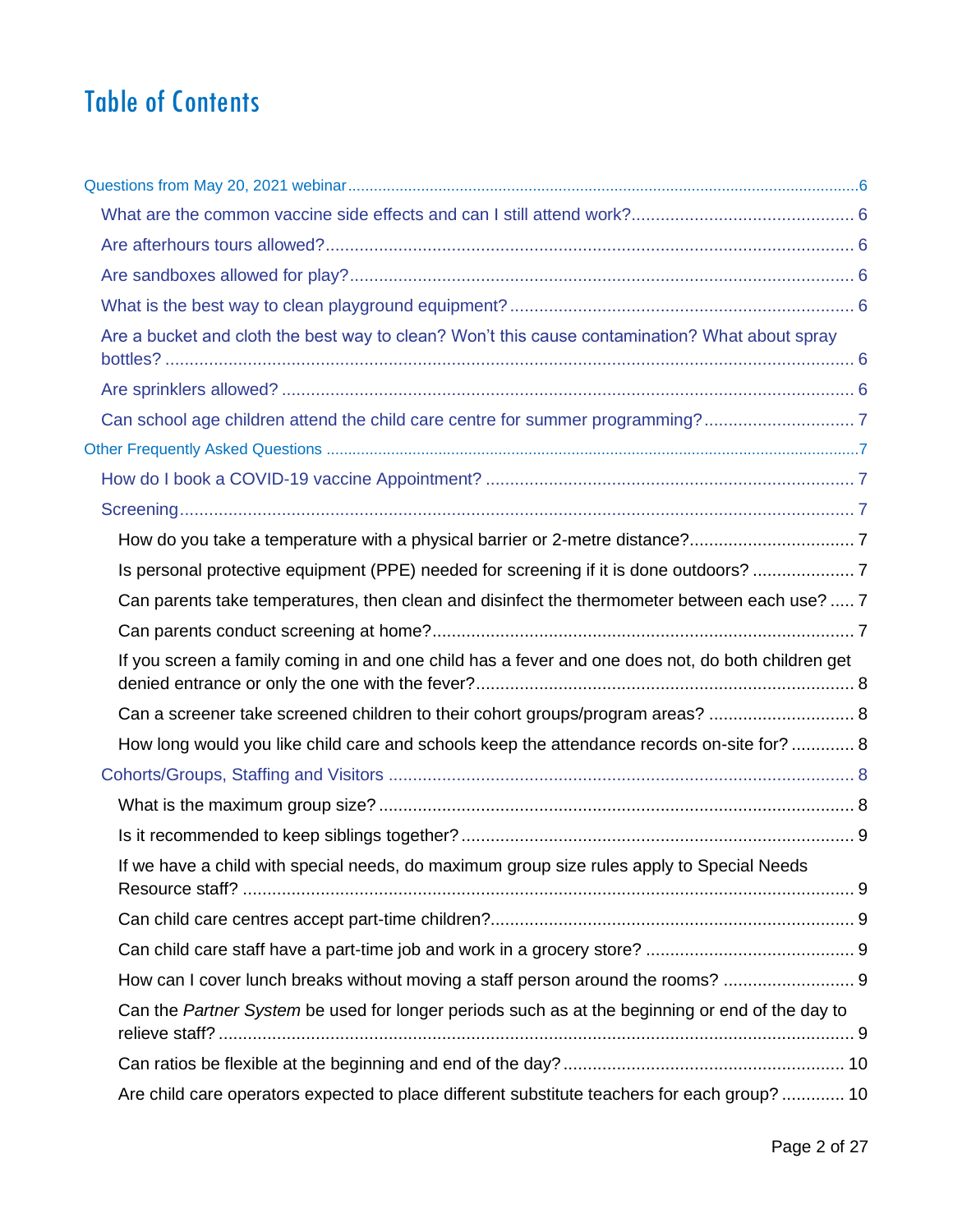| Do child care centres need to close down if they do not have a dedicated substitute teacher for                                                                                                |  |
|------------------------------------------------------------------------------------------------------------------------------------------------------------------------------------------------|--|
| Are Supervisors/Directors permitted to travel between child care centres or circulate between                                                                                                  |  |
|                                                                                                                                                                                                |  |
| Is the screener allowed to be a teacher in the classroom once screening is done? 10                                                                                                            |  |
| Can the screener be the kitchen cook or the cleaner after completing the screening duties? 11                                                                                                  |  |
|                                                                                                                                                                                                |  |
|                                                                                                                                                                                                |  |
|                                                                                                                                                                                                |  |
| Some child care centres provide a transition week for new families, where children visit the centre<br>with their parents for short periods of time. Will this be possible right now? 11       |  |
| What should child care do during extended school holidays (e.g., winter break, March break and                                                                                                 |  |
|                                                                                                                                                                                                |  |
|                                                                                                                                                                                                |  |
| How is child care staff supposed to maintain physical distancing during diaper changes? 13                                                                                                     |  |
|                                                                                                                                                                                                |  |
|                                                                                                                                                                                                |  |
| Individual portions are required for meals and snacks for children, what happens if a child wants a                                                                                            |  |
|                                                                                                                                                                                                |  |
| What precautions should be taken with outdoor play (e.g., water/sprinkler or outdoor sandboxes)?                                                                                               |  |
|                                                                                                                                                                                                |  |
| When children bring their own water bottles, should they bring them daily or do they stay at the                                                                                               |  |
|                                                                                                                                                                                                |  |
| Our child care centre runs a sunscreen program where we provide sunscreen for everyone. Staff<br>members wash their hands between applications. Do children have to bring their own sunscreen, |  |
|                                                                                                                                                                                                |  |
|                                                                                                                                                                                                |  |
|                                                                                                                                                                                                |  |
| Face Coverings/Non-medical Masks and Personal Protective Equipment (PPE)  15                                                                                                                   |  |
|                                                                                                                                                                                                |  |
|                                                                                                                                                                                                |  |
|                                                                                                                                                                                                |  |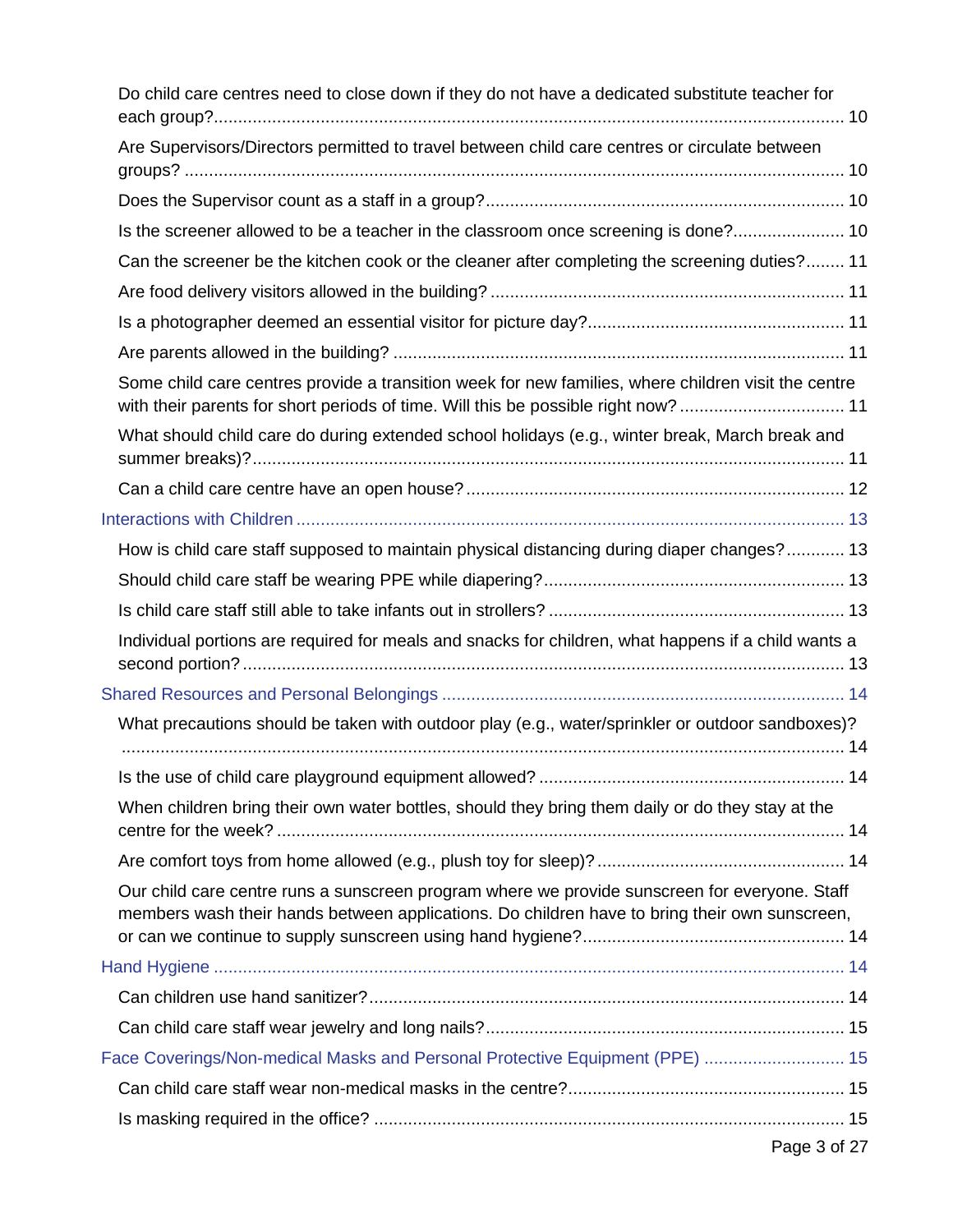| What if child care staff members want to wear full PPE while interacting within their group, is this                                                                                                                                                                                      |  |
|-------------------------------------------------------------------------------------------------------------------------------------------------------------------------------------------------------------------------------------------------------------------------------------------|--|
|                                                                                                                                                                                                                                                                                           |  |
| I'm concerned children will be frightened by the full PPE gear and being separated from their                                                                                                                                                                                             |  |
| Could you give me some examples when to use PPE in child care centres? 16                                                                                                                                                                                                                 |  |
| What is the procedure to put on and take off medical masks and eye protection?  16                                                                                                                                                                                                        |  |
| What should I do with my mask and eye protection when taking a break in a staff room? 17                                                                                                                                                                                                  |  |
| If I am taking breaks in my vehicle, should I take any special precautions?  18                                                                                                                                                                                                           |  |
| I have a child care staff who cannot tolerate wearing masks. Can he/she/they work at the centre?                                                                                                                                                                                          |  |
|                                                                                                                                                                                                                                                                                           |  |
|                                                                                                                                                                                                                                                                                           |  |
| As a child care operator, what can I do to promote physical distancing in staff break areas? 19                                                                                                                                                                                           |  |
|                                                                                                                                                                                                                                                                                           |  |
| What can child care centres do to promote physical distancing within a cohort group? 19                                                                                                                                                                                                   |  |
| How can child care centres improve physical distancing during structured times? 20                                                                                                                                                                                                        |  |
| The use of medical masks is not required outdoors for child care staff or children if physical<br>distancing of 2 metres can be maintained amongst individuals. Child care staff and children enjoy<br>outdoors but how could child care centres provide programming outdoors safely?  20 |  |
|                                                                                                                                                                                                                                                                                           |  |
| What kind of disinfectants should child care centres be using during the COVID-19 pandemic? 21                                                                                                                                                                                            |  |
|                                                                                                                                                                                                                                                                                           |  |
| Are no-touch disinfection systems (e.g., fogging machines) approved to use in child care centres?                                                                                                                                                                                         |  |
|                                                                                                                                                                                                                                                                                           |  |
|                                                                                                                                                                                                                                                                                           |  |
|                                                                                                                                                                                                                                                                                           |  |
|                                                                                                                                                                                                                                                                                           |  |
|                                                                                                                                                                                                                                                                                           |  |
| Can portable fans and portable air conditioning units be used in child care settings?  22                                                                                                                                                                                                 |  |
|                                                                                                                                                                                                                                                                                           |  |
| How do we differentiate between COVID-19, allergies, common cold and flu symptoms?  23                                                                                                                                                                                                    |  |
| Should children and staff be tested if they are only exhibiting one symptom, or multiple symptoms?                                                                                                                                                                                        |  |
|                                                                                                                                                                                                                                                                                           |  |
|                                                                                                                                                                                                                                                                                           |  |
| Are there any additional measures that should be put in place if it is known that a parent has tested<br>. 24<br>Page 4 of 27                                                                                                                                                             |  |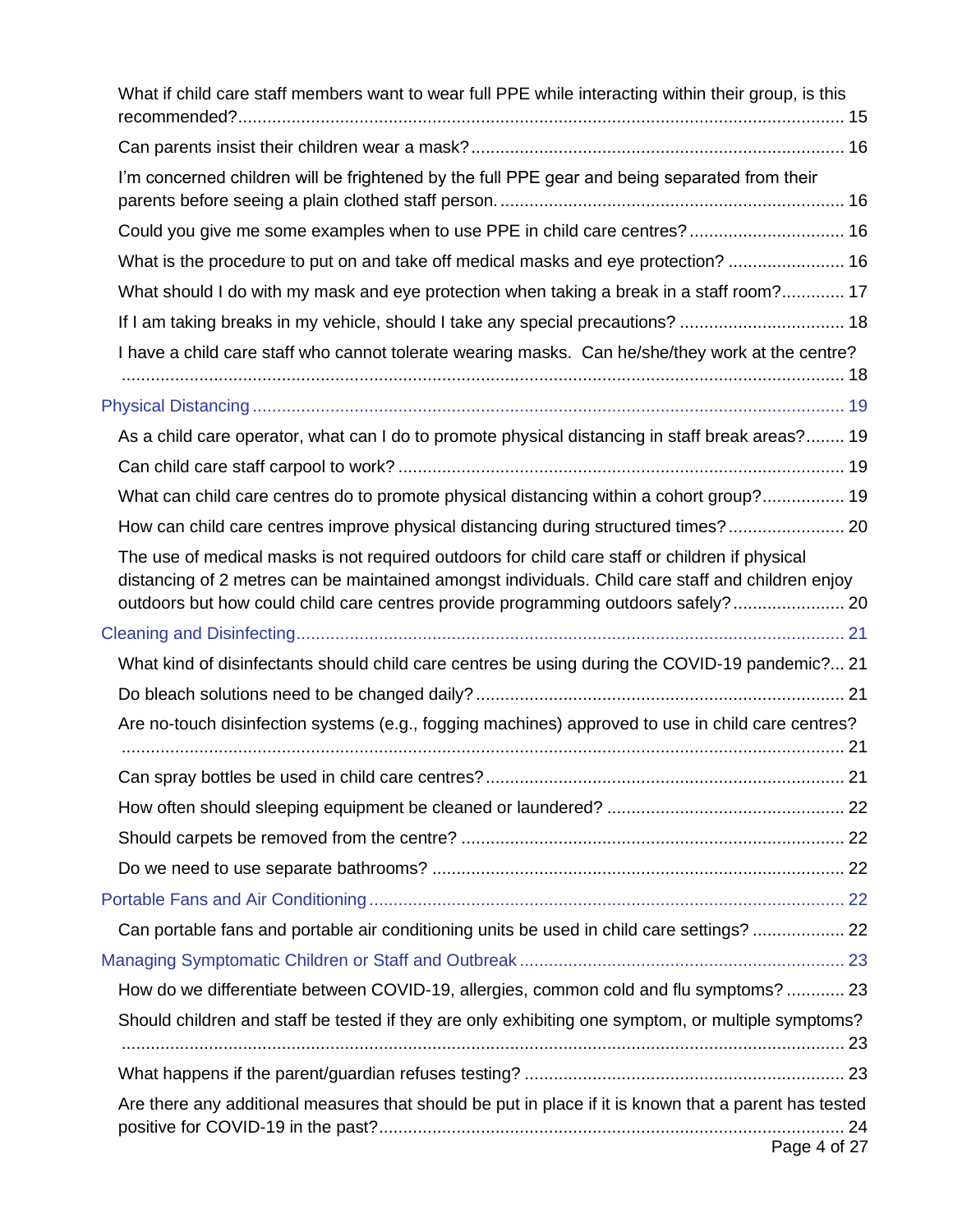| Does the designated room or space for children with symptoms need to have a sink or is hand       |  |
|---------------------------------------------------------------------------------------------------|--|
| If a child care centre does not have a separate room, where should the symptomatic child be       |  |
| If a child care centre has a positive case of COVID-19, which staff and children will be excluded |  |
| Who should child care centres speak to when they have questions regarding to requirements of      |  |
|                                                                                                   |  |
|                                                                                                   |  |
|                                                                                                   |  |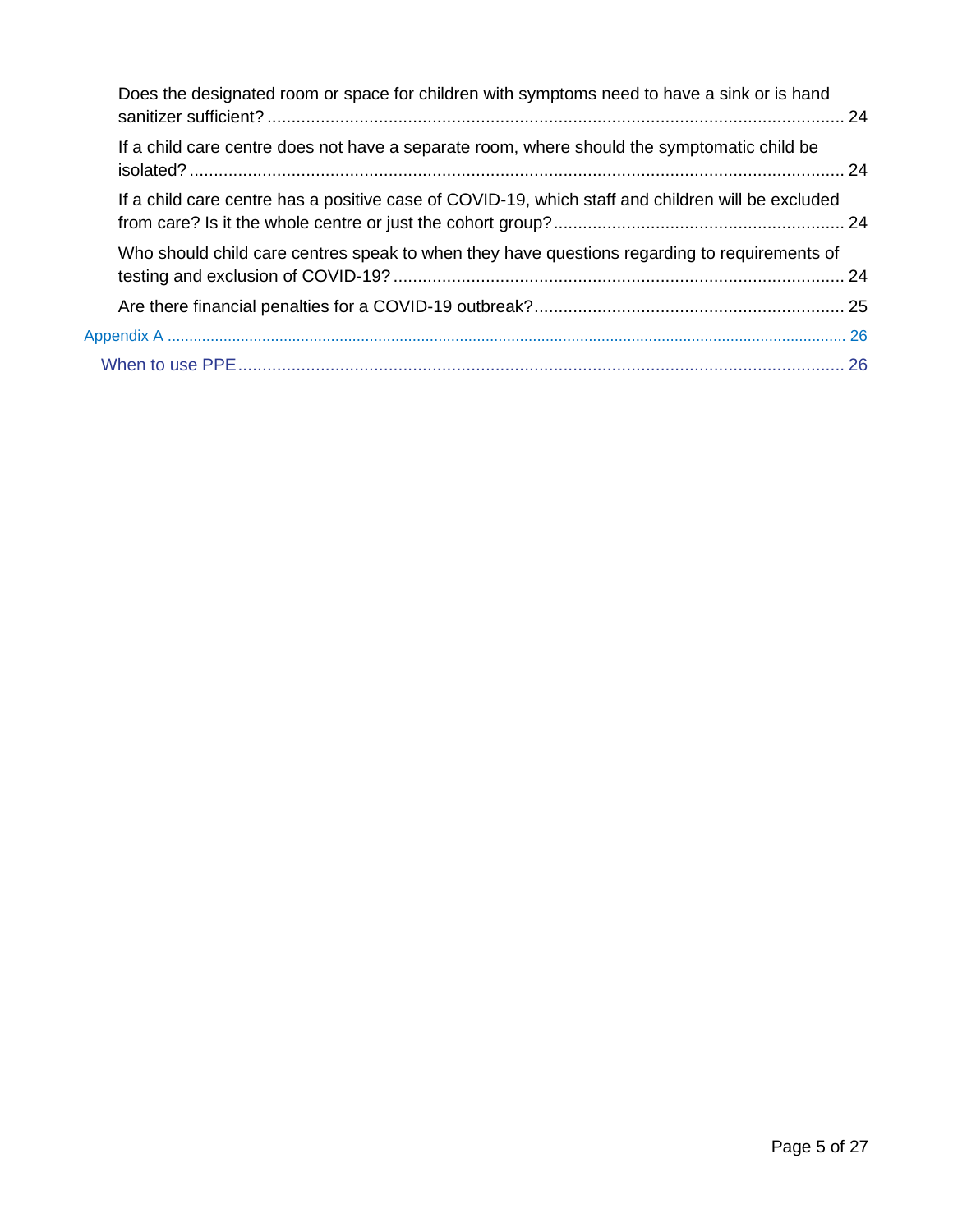# <span id="page-5-0"></span>**Questions from May 20, 2021 webinar**

# <span id="page-5-1"></span>WHAT ARE THE COMMON VACCINE SIDE EFFECTS AND CAN I STILL ATTEND WORK?

The most reported side effects of the COVID-19 vaccines are mild headache, fatigue and muscle or joint pain. In the 48 hours after receiving a vaccine, if a staff member reports mild headache OR mild fatigue OR mild muscle/joint pain, and the staff has no known confirmed COVID-19 exposure, the staff can enter the workplace. The symptom must have started since receiving the vaccine and the staff must feel well enough to work. The employer must keep a record of what symptom was reported and when it occurred. All other symptoms post-vaccination would screen out the staff member.

# <span id="page-5-2"></span>ARE AFTERHOURS TOURS ALLOWED?

Same question can be found in 'cohorts/groups, staffing and visitors' section (**Page 7**).

# <span id="page-5-3"></span>ARE SANDBOXES ALLOWED FOR PLAY?

Similar question can be found in 'shared resources and personal belongings' section (**Page12**).

# <span id="page-5-4"></span>WHAT IS THE BEST WAY TO CLEAN PLAYGROUND EQUIPMENT?

Child care operators are to provide toys and play equipment made of materials that can be cleaned and disinfected. Toys and play equipment should be assigned to a specific cohort group, if possible. For any shared toys and play equipment, they must be cleaned and disinfected with an approved disinfectant between cohort groups or when visibly soiled.

For cleaning and disinfection, using a spray bottle should be avoided in order to prevent aerosolization. A bucket and cloth method or squirt bottle are preferred. Ensure the cloth is fully saturated with disinfectant. When cleaning, use one cleaning cloth for one area to prevent cross contamination. Start cleaning from clean areas and move towards dirty areas.

Outdoor play structures are not required to be cleaned and disinfected unless they are visibly soiled or dirty. However, children must clean hands before and after using outdoor play structures.

# <span id="page-5-5"></span>ARE A BUCKET AND CLOTH THE BEST WAY TO CLEAN? WON'T THIS CAUSE CONTAMINATION? WHAT ABOUT SPRAY BOTTLES?

For cleaning and disinfection, the use of an aerosol or trigger spray bottle should be avoided in order to prevent aerosolization. A bucket and cloth method or squirt bottle are preferred. Ensure the cloth is fully saturated with disinfectant. When cleaning, use one cleaning cloth for one area to prevent cross contamination. Start cleaning from clean areas and move towards dirty areas. Do not double dip cleaning cloths into the bucket with disinfectant to prevent cross contamination.

# <span id="page-5-6"></span>ARE SPRINKLERS ALLOWED?

Answers can be found in 'shared resources and personal belongings' section (**Page12**).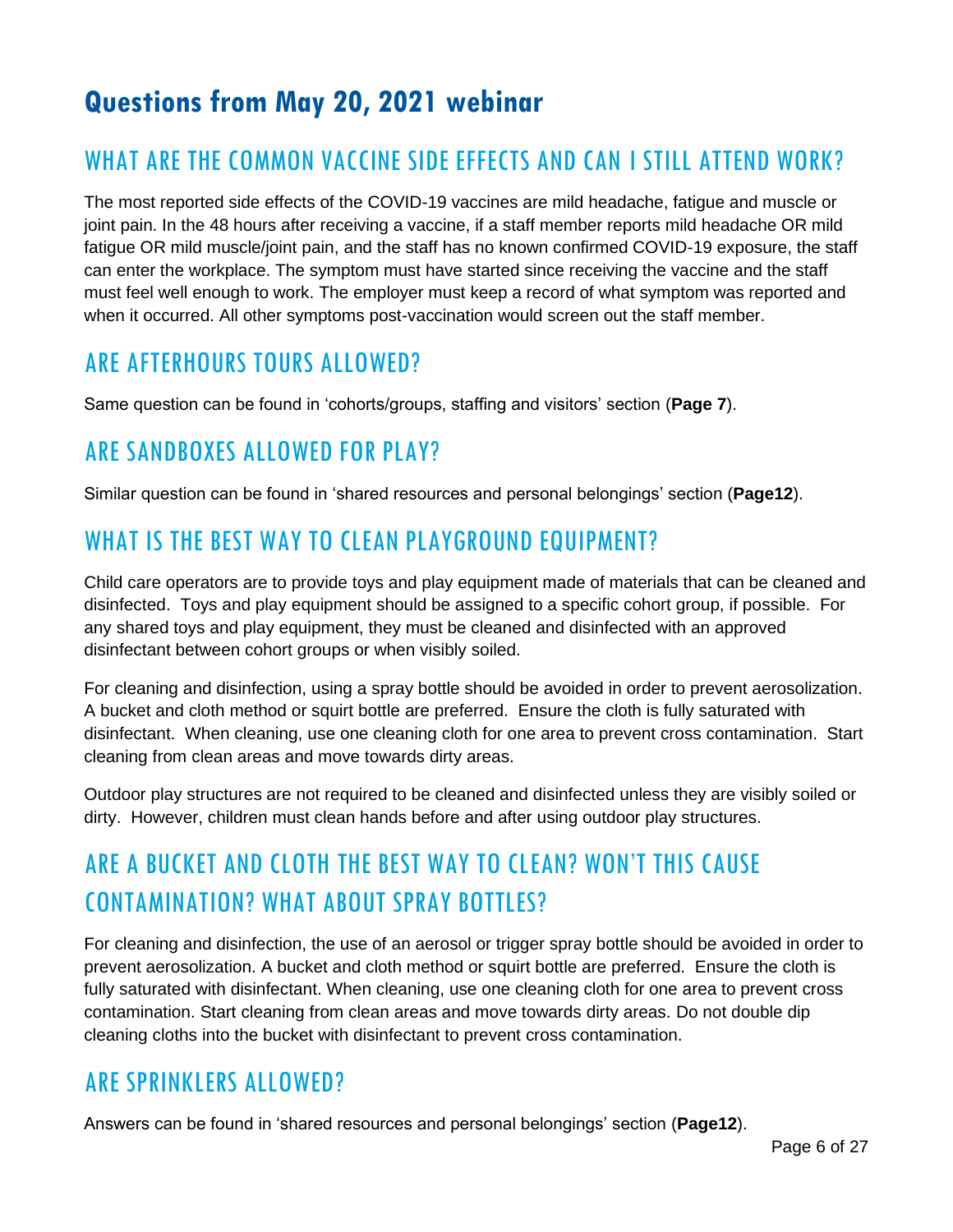# <span id="page-6-0"></span>CAN SCHOOL AGE CHILDREN ATTEND THE CHILD CARE CENTRE FOR SUMMER PROGRAMMING?

Please consult with Program Advisor, Ministry of Education for details.

# <span id="page-6-1"></span>**Other Frequently Asked Questions**

# <span id="page-6-2"></span>HOW DO I BOOK A COVID-19 VACCINE APPOINTMENT?

To book an appointment or for more information on clinic locations and appointment availability please visit [york.ca/COVID19Vaccine](http://www.york.ca/COVID19Vaccine) or call 1-877-464-9675. Walk-in appointments are not available. Please do not visit the vaccination clinic without an appointment, as you will be turned away.

# <span id="page-6-3"></span>SCREENING

<span id="page-6-4"></span>**How do you take a temperature with a physical barrier or 2-metre distance?**

Public health can help with site-specific questions during an on-site inspection. As physical distancing can be a challenge, a screener is required to wear full personal protective equipment (PPE) (i.e., medical mask, gloves, gown and eye protection) during screening as an added precaution in minimizing potential high-risk exposures.

#### <span id="page-6-5"></span>**Is personal protective equipment (PPE) needed for screening if it is done outdoors?**

Full PPE (i.e., surgical/procedural mask, gloves, gown and eye protection) is required for screening at all times, even if outdoors. The wearing of PPE protects the screener from any potential high-risk exposures. The screener must practice proper donning and doffing procedure of PPE.

### <span id="page-6-6"></span>**Can parents take temperatures, then clean and disinfect the thermometer between each use?**

Best practice is for the screener to do all the screening, including taking temperatures to make sure it is done consistently and correctly. If a contactless thermometer is not used, child care staff must clean and disinfect the thermometer after each use.

#### <span id="page-6-7"></span>**Can parents conduct screening at home?**

Parents can complete the [screening tool](https://covid-19.ontario.ca/school-screening/) daily to assess their child's symptoms related to COVID-19 before sending their child to a child care centre. Self-assessment results should be made available to the centre prior to the child's arrival. The screener should be aware of the assessment result and/or conduct further screening, if necessary, prior to accepting children into the centre.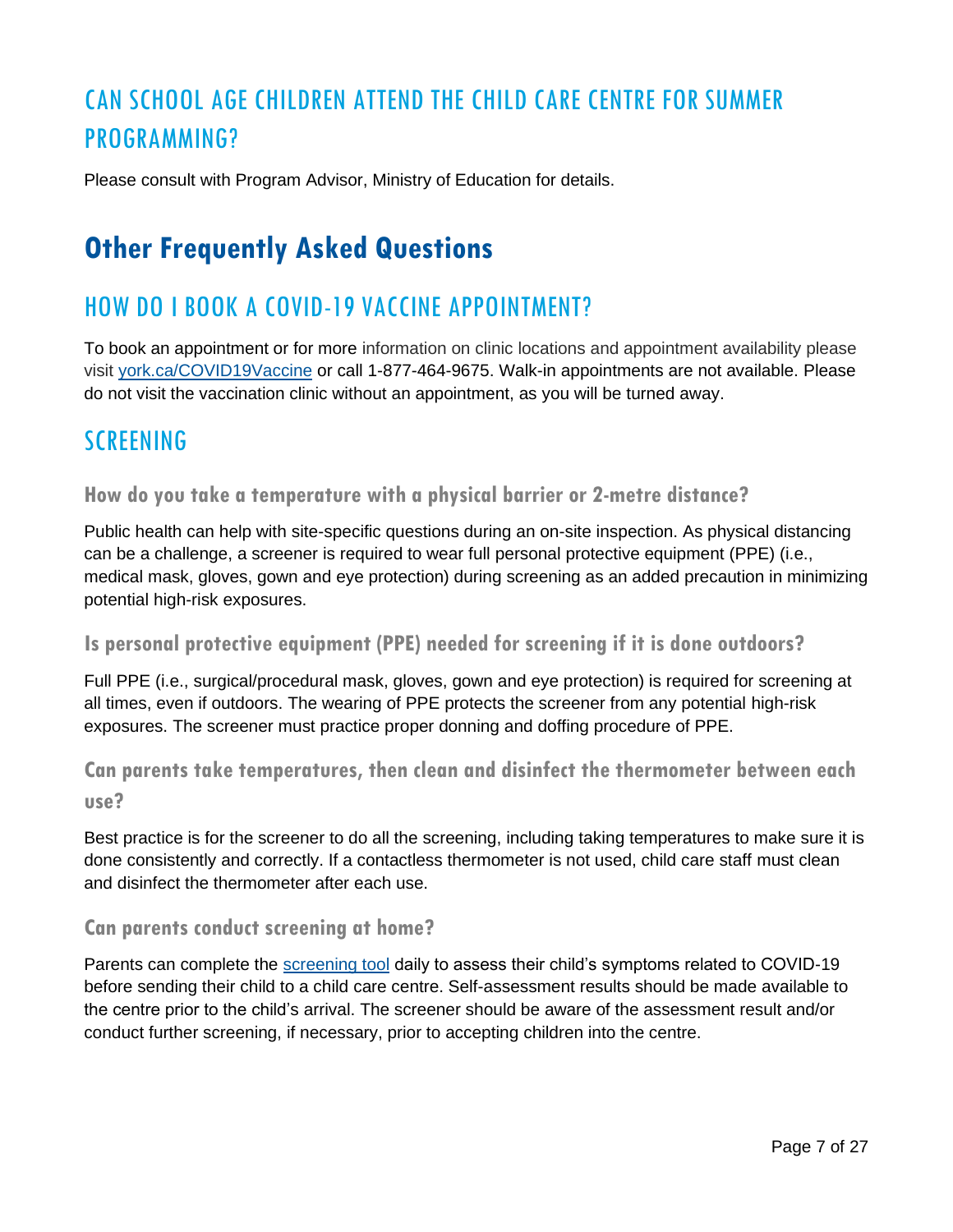# <span id="page-7-0"></span>**If you screen a family coming in and one child has a fever and one does not, do both children get denied entrance or only the one with the fever?**

Household contacts of symptomatic individuals must stay home from child care until the symptomatic individual receives either a negative COVID-19 test result or an alternative diagnosis by a health care professional:

- If the symptomatic individual's test result is negative, the household members can return to normal activities including child care as long as they do not have symptoms
- If the symptomatic individual's test is positive, the household contacts must isolate for 14 days from their last contact with the household member who is COVID-19 positive. The household contacts should also seek out testing as recommended by Public Health
- If the symptomatic individual does not seek testing, they must isolate for 10 days from the start of symptoms and not attend child care. Household contacts would isolate for 14 days from their last exposure to the symptomatic individual

#### <span id="page-7-1"></span>**Can a screener take screened children to their cohort groups/program areas?**

Used PPE is considered contaminated and the screener should remove all PPE following proper doffing procedures and practice hand hygiene prior to leaving the screening area. Therefore, there will need to be an escort for each cohort for the children. This person ideally would be a child care staff member from the cohort the child belongs to.

If staff from the same cohort group is not available to escort the child to the room and a runner is needed, the runner should practice hand hygiene and wear a medical mask and eye protection along with maintaining 2-metre physical distancing as much as possible. The runner should be dedicated to specific rooms as much as possible to further decrease exposure risks.

#### <span id="page-7-2"></span>**How long would you like child care and schools keep the attendance records on-site for?**

York Region Public Health's COVID-19 outbreak (OB) team would like premises to keep the attendance records on-site for one month.

# <span id="page-7-3"></span>COHORTS/GROUPS, STAFFING AND VISITORS

#### <span id="page-7-4"></span>**What is the maximum group size?**

Effective September 1, 2020, child care settings could return to maximum group sizes as set out under *[Child Care and Early Years Act](https://www.ontario.ca/laws/regulation/150137)* (i.e., licensed age groups prior to the COVID-19 outbreak). This maximum group size does not include staff and students on field placement, but they should be assigned to a specific group where possible. Children should be included in one group and should not mix with other groups. Child care operators are required to continue to maintain ratios and age grouping as set out under *[Child Care and Early Years Act](https://www.ontario.ca/laws/regulation/150137)* (CCEYA).

Although the child care centres are operating at maximum group size, physical distancing should be maintained within a cohort group and must be maintained between cohort groups.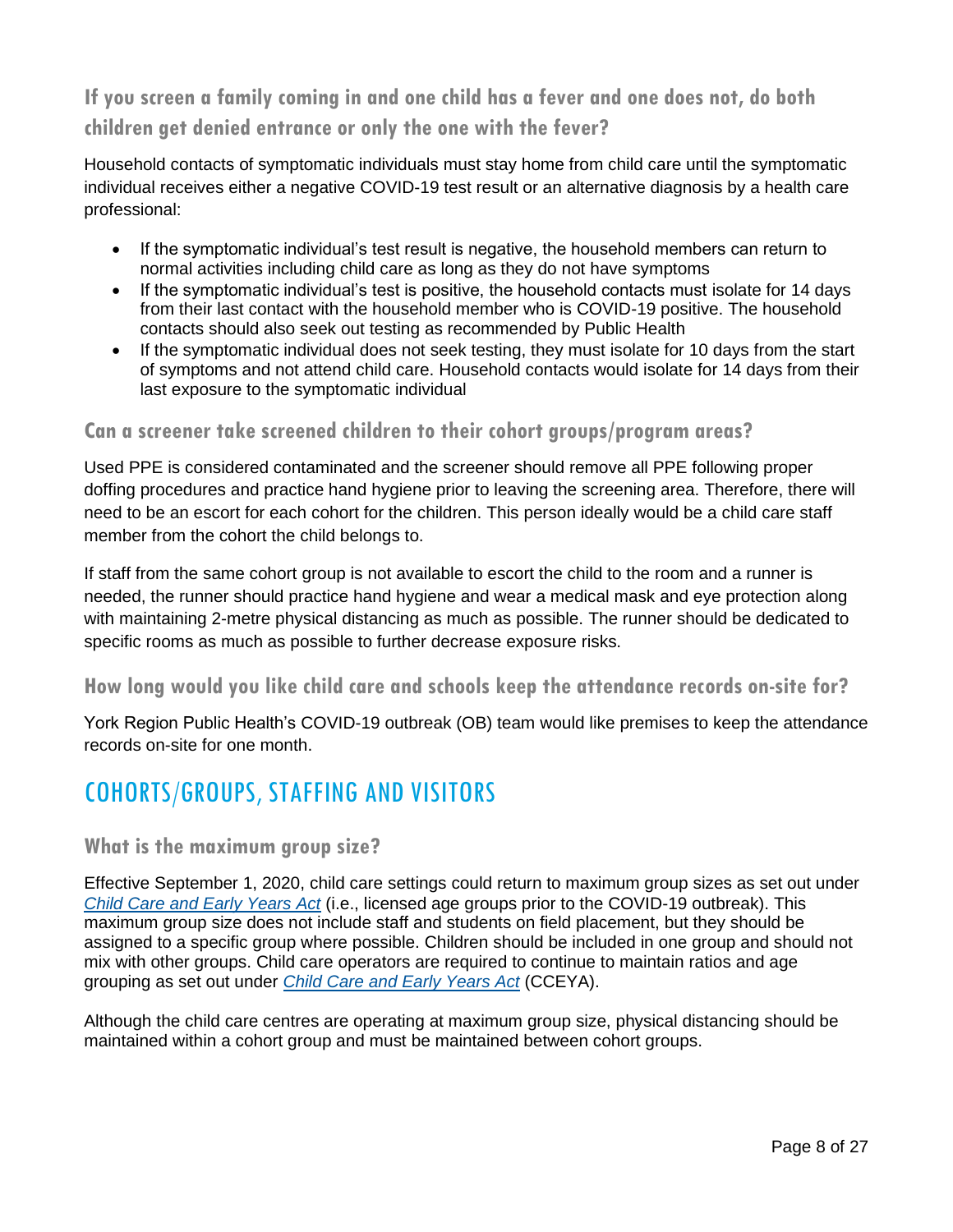### <span id="page-8-0"></span>**Is it recommended to keep siblings together?**

Where possible, it is recommended to keep siblings together to minimize risk to another cohort group. Mixed age groupings would need approval from the Program Advisor at the Ministry of Education.

### <span id="page-8-1"></span>**If we have a child with special needs, do maximum group size rules apply to Special Needs Resource staff?**

No, maximum group size rules do not apply to Special Needs Resource staff on-site. Where a special needs support person is needed, the support person would be permitted to provide supports needed to the child.

#### <span id="page-8-2"></span>**Can child care centres accept part-time children?**

Yes, part-time children and full-time children can be assigned to one group. However, children from one group should not mix with other groups.

#### <span id="page-8-3"></span>**Can child care staff have a part-time job and work in a grocery store?**

Child care staff and students on field placement should work at only one child care location. It is okay if child care staff or students have a part-time job at a grocery store, restaurant, salon, or non-health care related setting. Follow direction from York Region Public Health regarding work restrictions if an outbreak is declared.

#### <span id="page-8-4"></span>**How can I cover lunch breaks without moving a staff person around the rooms?**

Child care operators should assign staff to a specific group as much as possible, recognizing this is going to create challenges around lunch time/breaks. A *Partner System* is recommended where two groups pair up and staff relieve each other from the other group. Ideally, the two groups for the purpose of staff relief should be the same.

While providing coverage to their partnered group, staff members should wear a medical mask and eye protection and maintain 2-metre distance between themselves and others in the group. Hand hygiene is performed prior to entering another group and returning to their own group. Using a *Partner System* for relieving for breaks and lunches will limit additional exposures and assist with contact tracing if there are consistent and limited staff members providing relief.

# <span id="page-8-5"></span>**Can the Partner System be used for longer periods such as at the beginning or end of the day to relieve staff?**

The *Partner System* should be used to relieve staff for short breaks. Groups should be kept together as much as possible. When relieving staff in another group, the visiting staff member should wear a medical mask and eye protection and maintain a 2-metre distance between themselves and others in the group. Visiting staff should clean hands prior to entering another group and perform hand hygiene again before returning to their own group.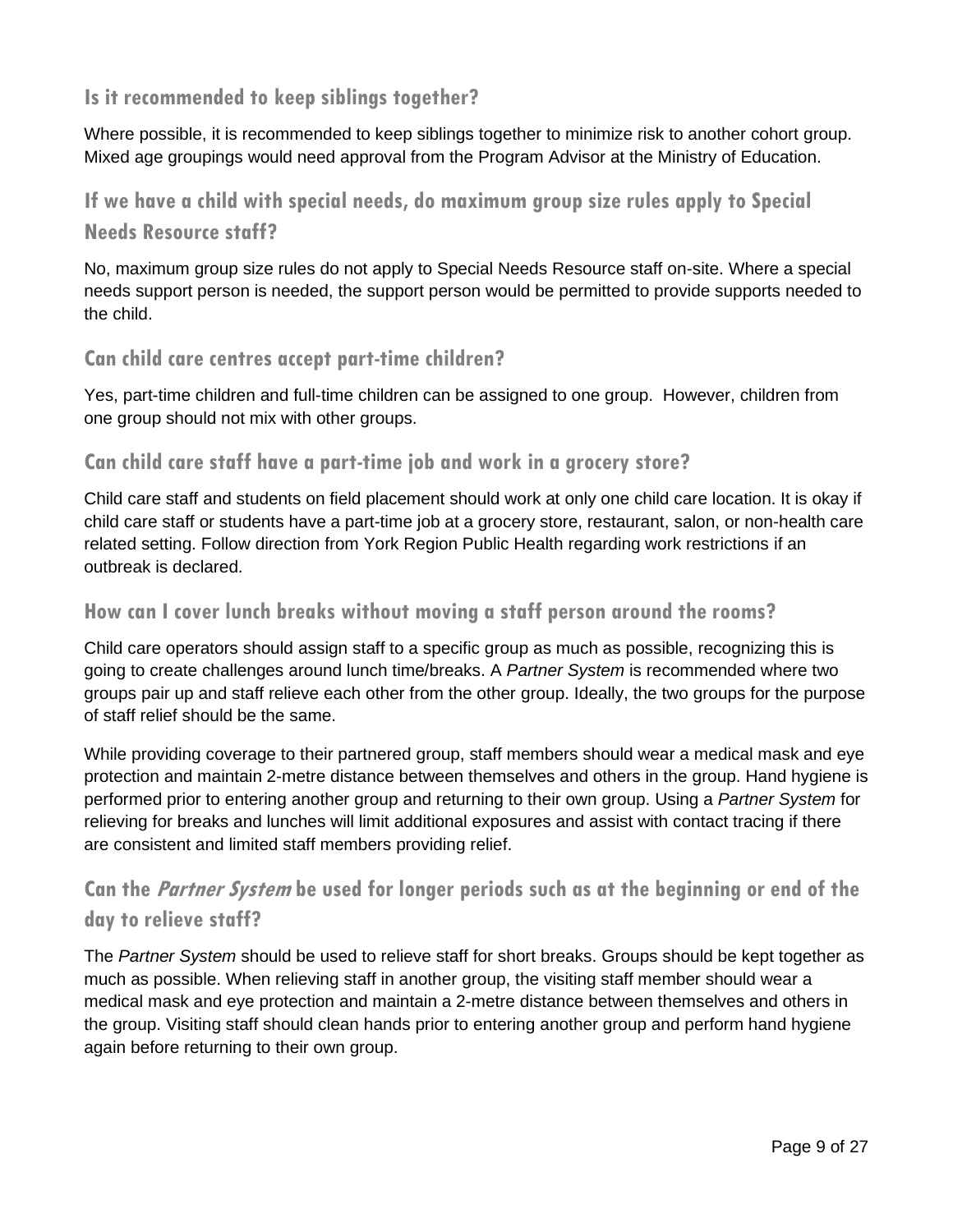### <span id="page-9-0"></span>**Can ratios be flexible at the beginning and end of the day?**

The Ministry of Education requires that child care centres maintain staff-to-child ratios as set out in the *Child Care and Early Years Act.*

#### <span id="page-9-1"></span>**Are child care operators expected to place different substitute teachers for each group?**

Supply/replacement staff provided for vacation or absences should be assigned to a specific group to limit staff interaction with multiple groups of children.

### <span id="page-9-2"></span>**Do child care centres need to close down if they do not have a dedicated substitute teacher for each group?**

No. Public Health recommends child care centres should maintain staff and children in the designated group as much as possible to minimize potential exposure risks to others outside of the group. If a child care centre is unable to dedicate a substitute teacher and a positive case of COVID-19 occurs within a cohort group where the substitute provided relief, all staff and children in close contact may be impacted.

### <span id="page-9-3"></span>**Are Supervisors/Directors permitted to travel between child care centres or circulate between groups?**

Public Health recognizes that some staff such as Supervisors and Directors may be required to travel between child care centres. It is recommended that Supervisors and Directors should limit movement as much as possible. Medical mask and eye protection are worn while inside the centres. Supervisors and Directors should avoid having any interactions with various groups.

#### <span id="page-9-4"></span>**Does the Supervisor count as a staff in a group?**

Supervisors should limit their movement between rooms/groups, doing so when necessary. The Supervisor can relieve a staff person, but should wear a medical mask and eye protection, clean hands and maintain a 2-metre distance as much as possible. It is recommended that the Supervisor remain as a dedicated back-up to the specific group/room.

#### <span id="page-9-5"></span>**Is the screener allowed to be a teacher in the classroom once screening is done?**

Yes, the screener can have more than one job and therefore can be a teacher. Since the screener will be wearing full PPE (i.e., medical mask, gloves, gown, eye protection) and behind a physical barrier (e.g., plexiglass enclosure) or maintaining a 2-metre physical distancing during screening activities, this will minimize any high-risk exposures.

Once the screener has completed their screening activities, they are to remove their PPE by following proper doffing procedures, discard used PPE in a waste receptacle in the screening area, practice proper hand hygiene, and put on a new medical mask and eye protection prior to conducting any other duties within the centre.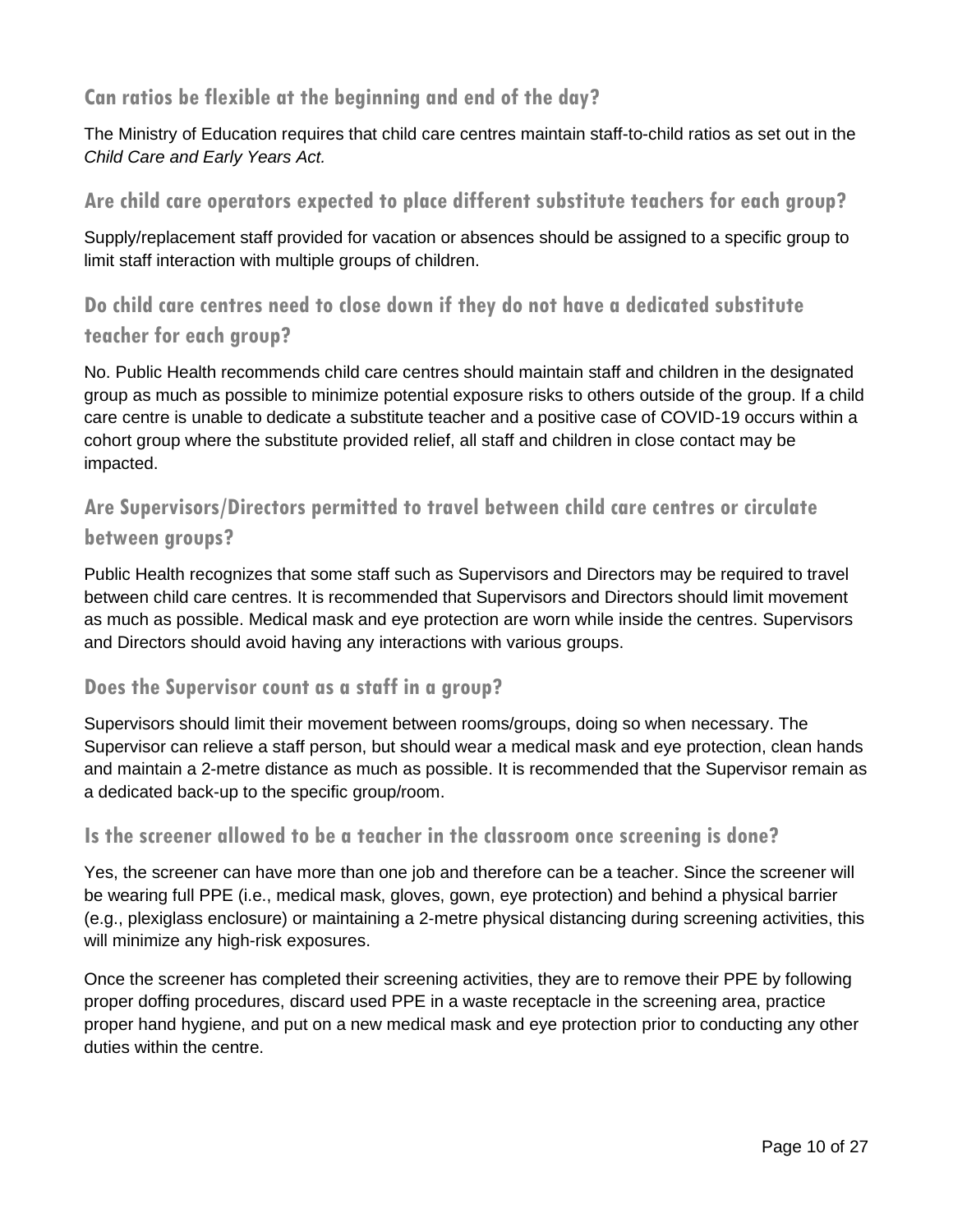# <span id="page-10-0"></span>**Can the screener be the kitchen cook or the cleaner after completing the screening duties?**

The screener can be a kitchen staff or cleaner, but not both kitchen staff and cleaner. There is nothing that stipulates that the screener cannot be working in the kitchen as long as proper donning and doffing of PPE and hand hygiene procedures are followed.

Once the screener completes their screening duties, they should doff the PPE and wash up before going on to the next role (either kitchen staff or cleaner). Kitchen staff cannot be given cleaner or housekeeping duties.

### <span id="page-10-1"></span>**Are food delivery visitors allowed in the building?**

Food delivery providers are considered essential visitors and are allowed in the building provided they follow the screening protocols. As an alternative, food delivery visitors can drop off delivery near the entrance at scheduled times. Child care staff can bring the delivery into the kitchen and [store f](https://www.york.ca/wps/wcm/connect/yorkpublic/7eb8ba23-61a6-4de1-9bd7-d13c1e6fe7db/Food+Safety+Danger+Zone+sign.pdf?MOD=AJPERES&CACHEID=ROOTWORKSPACE.Z18_29D41BG0PGOC70QQGGJK4I0004-7eb8ba23-61a6-4de1-9bd7-d13c1e6fe7db-mLVVvyk)oods safely immediately. Child care staff should continue checking and recording food delivery temperatures in a log book. Do not accept hazardous foods that are in [danger zone](https://www.york.ca/wps/wcm/connect/yorkpublic/7eb8ba23-61a6-4de1-9bd7-d13c1e6fe7db/Food+Safety+Danger+Zone+sign.pdf?MOD=AJPERES&CACHEID=ROOTWORKSPACE.Z18_29D41BG0PGOC70QQGGJK4I0004-7eb8ba23-61a6-4de1-9bd7-d13c1e6fe7db-mLVVvyk) temperatures.

#### <span id="page-10-2"></span>**Is a photographer deemed an essential visitor for picture day?**

No. Essential visitors are people who provide services that are essential to the operation of child care centre. Examples of essential visitors are food delivery person, plumber, electrician and cleaner. As having class picture taken is not a legislative requirement, photographer is not considered as an essential visitor at this time.

#### <span id="page-10-3"></span>**Are parents allowed in the building?**

It is recommended that parents should not go past the screening area to limit parent interactions between staff and other children at the centre.

<span id="page-10-4"></span>**Some child care centres provide a transition week for new families, where children visit the centre with their parents for short periods of time. Will this be possible right now?**

No. [Guidance f](http://www.edu.gov.on.ca/childcare/child-care-re-opening-operational-guidance.pdf)rom the Ministry of Education is that parents should not go past the screening area. Please inform new parents your centre is adhering to those policies to minimize risks and transition visits are not permitted at this time. Virtual visits to tour the space might be a creative solution to introduce children to what they can expect.

# <span id="page-10-5"></span>**What should child care do during extended school holidays (e.g., winter break, March break and summer breaks)?**

Children from other schools/before and after programs (B&As) can attend a child care program that is offered by another school/child care centres during school breaks and PA days. You can consolidate B&A programs over school holidays (e.g., Christmas and March break). Ideally, children from the same school/B&A should be arranged into same cohort group and do not mix with other children/cohorts from another school/B&A.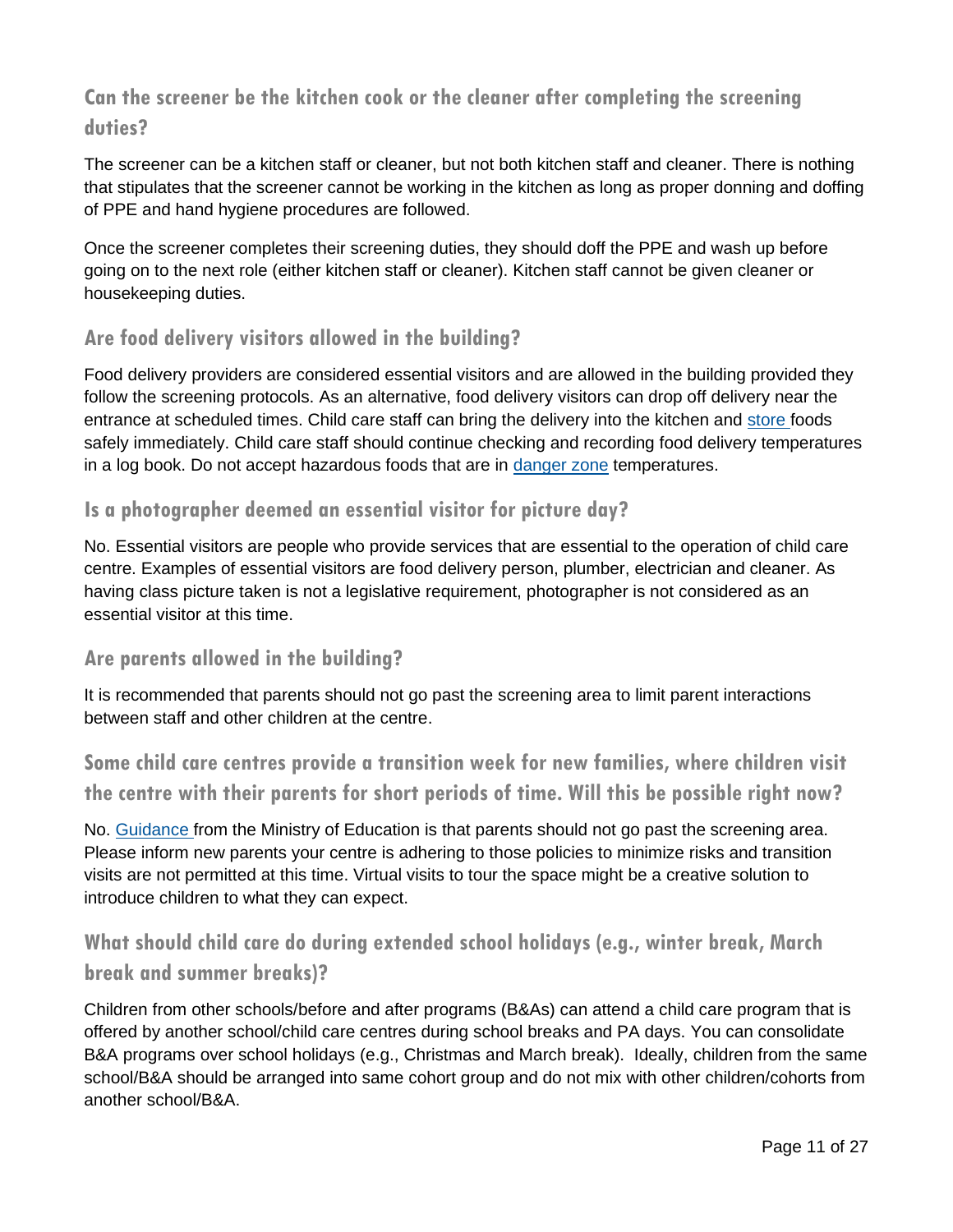Children from the same cohort/centre should stay together and form a new cohort group for the entire holiday break. Once children are assigned into a 'new' cohort group, they are staying together for the entire holiday break. Child care providers and post-secondary students completing placements are assigned to specific group as well.

#### **For longer holidays such as during the Christmas/March break:**

- Parents register for these programs in advance and should be informed of the screening requirements and that children from different schools/centres may be combined
- The groups of children/staff should stay together for the duration of the program with physical distancing

#### **Important things to consider for school breaks/PA days:**

- None of the participating classes/cohorts/schools are in surveillance or suspect/confirmed outbreak at the time; this would preclude them from participating
- Ensure daily screening is completed prior to children/staff/anyone entering the centre. Maintain attendance record as outlined in [Ministry's Guidance.](https://can01.safelinks.protection.outlook.com/?url=http%3A%2F%2Fwww.edu.gov.on.ca%2Fchildcare%2Fchild-care-guide-child-care.pdf&data=04%7C01%7Camacdonald%40ucccc.ca%7Ca1d65a32187648f594d908d88fe20d7a%7C9ee916e66dbe44d4b6e25e22cfc01ef8%7C0%7C0%7C637417548340821047%7CUnknown%7CTWFpbGZsb3d8eyJWIjoiMC4wLjAwMDAiLCJQIjoiV2luMzIiLCJBTiI6Ik1haWwiLCJXVCI6Mn0%3D%7C1000&sdata=F6qcZp5wycNMafxEmiu59%2Bqv2qsy0hoYO%2ByXstY3LT4%3D&reserved=0)
- Children in grade one or above must wear face masks or coverings. Children vounger than grade one are encouraged to wear face coverings, if tolerable. Face masks or coverings are not recommended for children age two or younger; follow [Ministry's Guidance](http://www.edu.gov.on.ca/childcare/child-care-guide-child-care.pdf) for masking requirements for children and staff when indoors and outdoors, and during physical activities
- Maintain physical distancing
- Practice proper respiratory etiquette
- Focus on when and how to perform hand hygiene
- Sharing of large indoor or outdoor spaces to meet requirements as outlined in Ministry's **Guidance**
- Frequent cleaning and disinfection (e.g., frequently touched surfaces, washrooms, toys/materials/equipment)
- Communicate with other parents in the child care centre when there are new children from another location attending the program during school breaks/PA day

#### <span id="page-11-0"></span>**Can a child care centre have an open house?**

We do not recommend allowing non-essential visitors into the child care centre even after hours. Virtual meetings are highly recommended at this time.

If the child care centre offers in-person tours, following infection, prevention and control (IPAC) measures should be followed:

- Centre is not in suspect/surveillance/confirmed outbreak
- No walk-ins: appointments required
- No children are allowed
- A maximum of two families can tour the centre at a time, but only **ONE** person from each family may attend the tour
- Follow screening requirement as required by Ministry's guidance and using York Region's screening tool
- Attendance records of all visitors are kept
- Face masks or coverings must be worn; hand hygiene is conducted upon entry
- Physical distancing is maintained amongst all individuals
- Limit the length of each tour; if multiple tours are offered on the same time, ensure tours are scheduled/staggered to allow screening and maintain physical distancing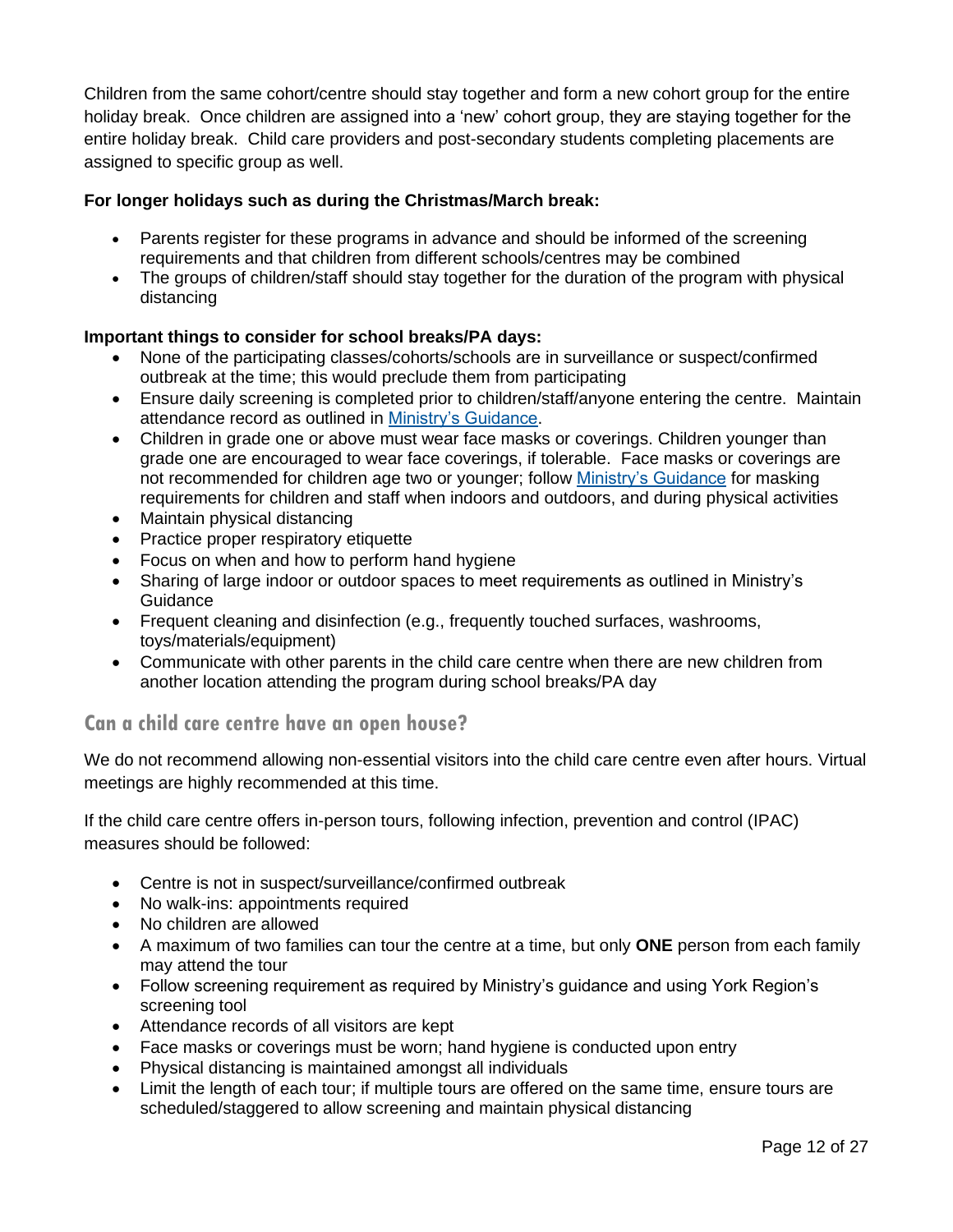- Cleaning and disinfection are conducted to visited areas
- No drinks/food are served

# <span id="page-12-0"></span>INTERACTIONS WITH CHILDREN

#### <span id="page-12-1"></span>**How is child care staff supposed to maintain physical distancing during diaper changes?**

Understandably, physical distancing with young children is hard to maintain. There will be times when it cannot be done, such as diaper changes. Therefore, specific grouping, along with other enhanced infection control measures, is very important. When physical distancing is not possible, please ensure other Public Health measures are in place such as increased cleaning and disinfection, meticulous hand hygiene and ensuring physical distancing is maintained between groups along with no mixing of staff or children.

#### <span id="page-12-2"></span>**Should child care staff be wearing PPE while diapering?**

Child care staff are encouraged to conduct a risk assessment prior to diapering. If splashes of body fluid are anticipated, full PPE should be worn. Under normal circumstances, disposable gloves should be worn as a minimum in addition to a medical mask and eye protection. Please continue to follow your regular procedure for diapering, paying close attention to hand hygiene before and after diapering and cleaning and disinfecting the diaper change table after each child. At times when physical distancing is not possible, please ensure other Public Health measures are in place (e.g., hand hygiene and keeping the children and staff in assigned group together).

#### <span id="page-12-3"></span>**Is child care staff still able to take infants out in strollers?**

Children in a shared stroller should be in the same group, and space between them should be maintained as much as possible. Strollers should be dedicated to a group where possible and should be cleaned and disinfected after each use. Public Health recognizes that small children will not always be able to maintain physical distancing, therefore, keeping children and staff in an assigned group is important. Please ensure physical distancing is also maintained from other walkers.

# <span id="page-12-4"></span>**Individual portions are required for meals and snacks for children, what happens if a child wants a second portion?**

Meals should be portioned out in advance in the kitchen. If it is not possible, food can be sent to a program room covered and a designated staff member within the room can be assigned to portion the meals. There should be no self-service. The designated staff member must wash their hands and practice proper food handling. When portioning, the designated staff member must maintain physical distancing from children and other staff within the room. If a child wants a second portion, it must be individually portioned for the child by either staff in the kitchen or designated staff within the room.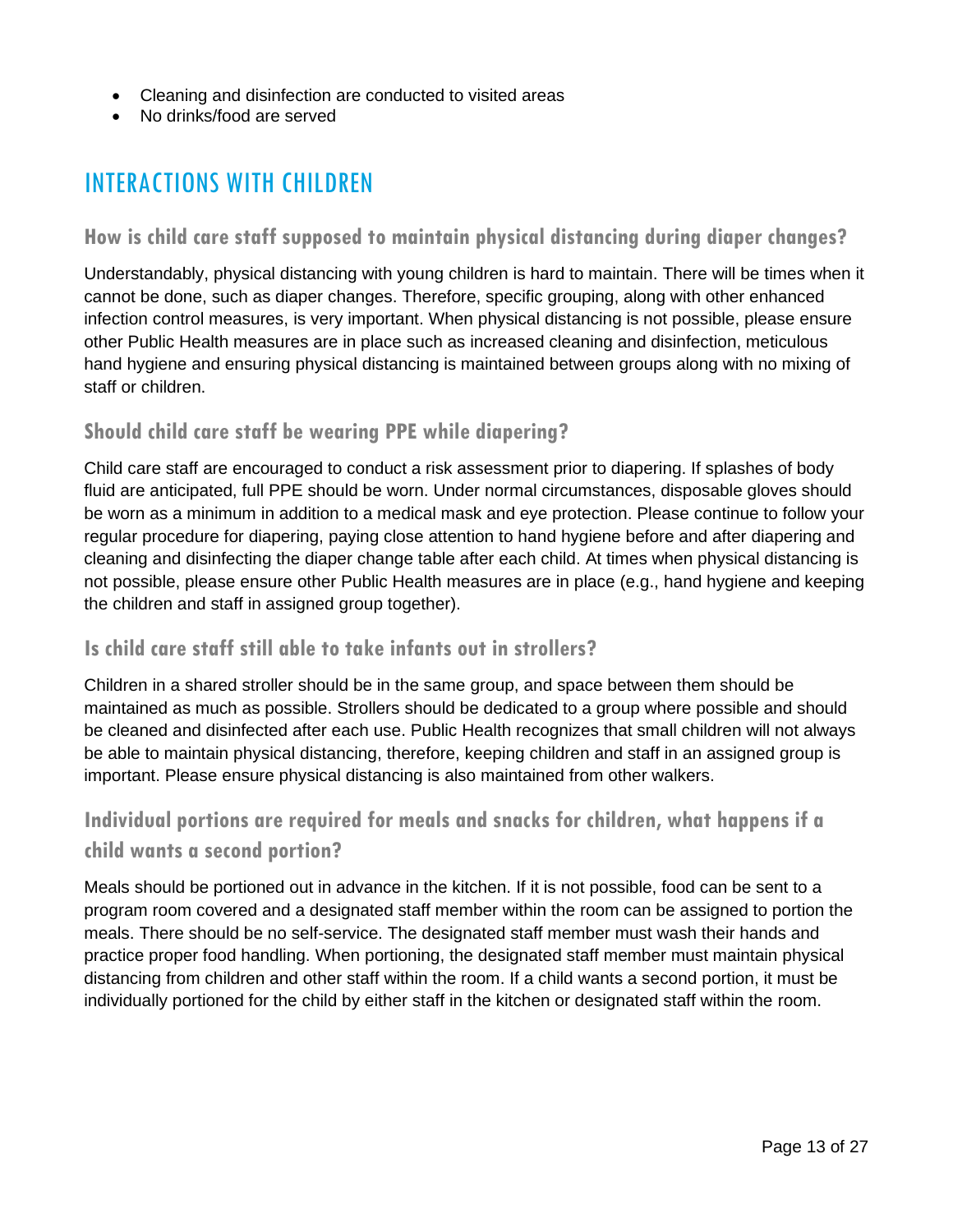# <span id="page-13-0"></span>SHARED RESOURCES AND PERSONAL BELONGINGS

# <span id="page-13-1"></span>**What precautions should be taken with outdoor play (e.g., water/sprinkler or outdoor sandboxes)?**

Outdoor time should be coordinated to keep groups separated from each other and allow physical distancing within the group (e.g., taking turns running through a sprinkler). Hand hygiene should be done before and after outdoor activities. Outdoor sandboxes are not allowed. Any outdoor toys and play equipment should be cleaned and disinfected between groups.

#### <span id="page-13-2"></span>**Is the use of child care playground equipment allowed?**

Play structures on-site can be used; however, they must be used by one cohort group at a time. Outdoor play structures are not required to be cleaned and disinfected unless they are visibly soiled. Children must clean hands before and after using outdoor play structures. Using public or community playground and/or splash pad equipment should be avoided as this equipment is generally not cleaned or disinfected. These areas may be overcrowded, making physical distancing difficult.

# <span id="page-13-3"></span>**When children bring their own water bottles, should they bring them daily or do they stay at the centre for the week?**

Public Health recommends you minimize personal belongings brought into the child care centre. If children are bringing a water bottle or other personal items, they should be labeled and kept in their cubby or in a designated area to ensure personal belongings are not mixed up. Personal water bottles should be sent home for cleaning daily.

#### <span id="page-13-4"></span>**Are comfort toys from home allowed (e.g., plush toy for sleep)?**

Public Health recommends limiting the number of personal items brought into the centre. Comfort toys and plush toys are not permitted since they cannot be properly cleaned and disinfected.

```
Our child care centre runs a sunscreen program where we provide sunscreen for everyone. 
Staff members wash their hands between applications. Do children have to bring their 
own sunscreen, or can we continue to supply sunscreen using hand hygiene?
```
It is recommended that all children supply their own sunscreen, however, staff can help apply it. Staff must wash hands before and after applying sunscreen to each child. If you have a sunscreen program, it can be reviewed by Public Health when we visit your child care centre to determine whether suitable precautions are in place.

# <span id="page-13-6"></span>HAND HYGIENE

#### <span id="page-13-7"></span>**Can children use hand sanitizer?**

Handwashing using soap and water is recommended over alcohol-based hand rub (ABHR) for children. If children are playing outside and handwashing supplies are inaccessible, ABHR containing 60-90%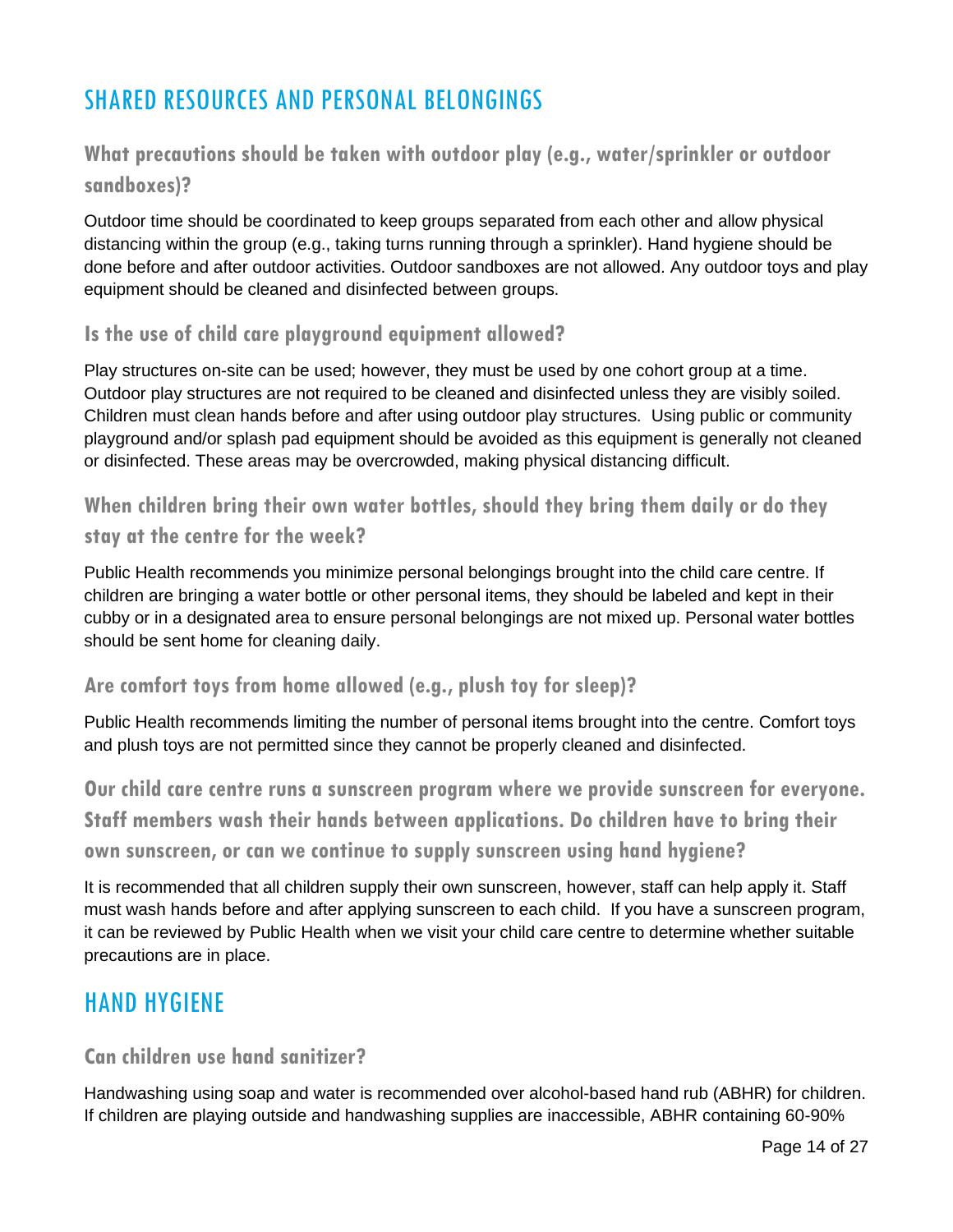alcohol can be used, only if hands are not visibly soiled. If [ABHR i](https://www.york.ca/wps/wcm/connect/yorkpublic/5c191ee2-4e54-4be4-986a-80bd459151f1/How+to+correctly+use+hand+sanitizer.pdf?MOD=AJPERES&CVID=muk-1s5)s used on children, they must be supervised when using the product. To ensure proper use, follow the manufacturer's directions.

### <span id="page-14-0"></span>**Can child care staff wear jewelry and long nails?**

It is recommended child care staff keep their nails short and clean. Chipped nail polish, artificial nails and the crevices in jewelry can harbor micro-organisms.

# <span id="page-14-1"></span>FACE COVERINGS/NON-MEDICAL MASKS AND PERSONAL PROTECTIVE EQUIPMENT (PPE)

### <span id="page-14-2"></span>**Can child care staff wear non-medical masks in the centre?**

All staff in a child care setting are required to wear medical masks and eye protection while inside in the child care premise, including in hallways and staff rooms, and also outdoors when a physical distancing of 2 metres cannot be maintained. Non-medical masks are not a substitute for medical masks. The Ontario Together Portal has a [Workplace PPE Supplier Directory](https://covid-19.ontario.ca/workplace-ppe-supplier-directory#no-back) that lists Ontario businesses that provide PPE and other supplies. If you would like to know your PPE is approved to use in child care centre, please visit [Government](https://www.canada.ca/en/health-canada/services/drugs-health-products/covid19-industry/medical-devices/authorized/other.html) of Canada.

#### <span id="page-14-3"></span>**Is masking required in the office?**

All child care staff in the child care centre are required to wear a medical mask and eye protection while inside in the child care setting. York Region Public Health encourages using technology (e.g., telephone and video conferencing) when meeting with clients and other staff where appropriate.

If a staff member is not wearing a medical mask and eye protection in the office, child care centre should have health and safety protocols that address mask and PPE exemptions and enhanced measures need to put in place.

# <span id="page-14-4"></span>**What if child care staff members want to wear full PPE while interacting within their group, is this recommended?**

PPE is used to protect child care staff and others from exposure to infectious diseases, including COVID-19. It is important to understand how infections are transmitted and what PPE is needed to protect yourself from an exposure to an infectious disease. In most cases, child care staff will be wearing a medical mask and eye protection.

The wearing of full PPE (i.e., medical mask, eye protection, gown and gloves) for general use in a child care centre is not recommended. Used PPE is considered contaminated and should be discarded after use. When staff are wearing PPE for specific tasks as indicated, it is important that staff follow proper donning and doffing procedures to prevent cross contamination. Proper hand hygiene should be reinforced.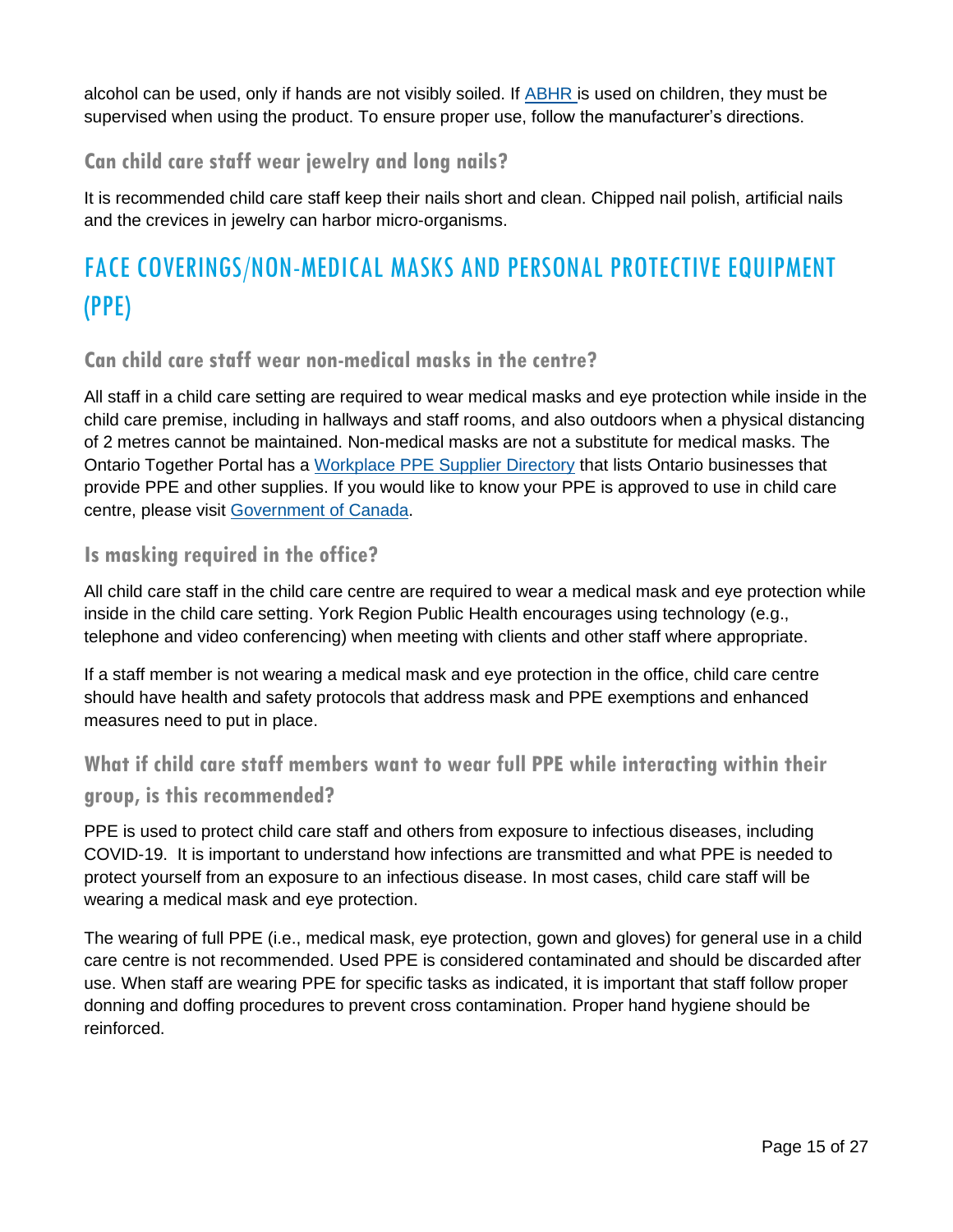### <span id="page-15-0"></span>**Can parents insist their children wear a mask?**

All children in grade one and above are required to wear a face covering or non-medical mask while inside a child care centre and outdoors when a physical distancing of 2 metres cannot be maintained. Children younger than grade one are encouraged to wear a face covering or mask. Anything above that requirement is a policy decision of the individual child care centre as long as the child is not under two years of age and tolerates the mask.

If there is widespread use of masks, there should be a protocol in place that addresses proper use of face coverings or non-medical masks within the centre. This protocol should include:

- How to handle, wear and store face coverings properly
- Face covering should be stored in a clean, labelled, reusable, breathable cloth/paper bag; if a cloth bag is used, it should be washed regularly along with face coverings
- Number of clean masks that should be sent by parents daily
- When to change face masks (e.g., change masks when they get wet or dirty)
- Handling of dirty face masks
- Education on the use of [face masks and face coverings](https://www.york.ca/wps/wcm/connect/yorkpublic/22d78cb0-1aa4-4500-aaaa-a5b1694765ad/100_Masks+and+Young+Children-Jan26.pdf?MOD=AJPERES&CVID=nt45fSa) should be provided to staff and parents/caregivers
- Policy is shared with parents and followed by parents, children and child care staff.

Face coverings that are worn, handled, or disposed of incorrectly can lead to increased risk of infection.

<span id="page-15-1"></span>**I'm concerned children will be frightened by the full PPE gear and being separated from their parents before seeing a plain clothed staff person.** 

These are enhanced measures for now. It is for everyone's protection and hopefully for the short term. We suggest letting parents know what to expect so they can start to prepare children for what they are going to see. A social story, where the child is told a story about what their experience will look like, might be helpful in [preparing](https://www.york.ca/wps/wcm/connect/yorkpublic/26a32e95-37be-4c7c-b157-c88dd0c194e6/202032_58_COVID-19+and+Children+Factsheet.pdf?MOD=AJPERES&CVID=naGRlWq) children for returning to child care where processes might look different than they remember.

#### <span id="page-15-2"></span>**Could you give me some examples when to use PPE in child care centres?**

PPE is used to protect child care staff and others from exposure to infectious diseases, including COVID-19. It is important to understand how infections are transmitted and what PPE is needed to protect yourself from an exposure to an infectious disease. As a baseline, child care staff are required to wear a medical mask and eye protection while inside in the child care settings and outdoors if physical distancing cannot be maintained. However, there are some tasks that you do may require additional PPE (e.g., long sleeved cuffed gown and gloves). A risk-based assessment should be conducted before conducting each task **(See Chart Appendix A)**

<span id="page-15-3"></span>**What is the procedure to put on and take off medical masks and eye protection?**

#### **Procedure for putting on mask and eye protection**

1. Sanitize hands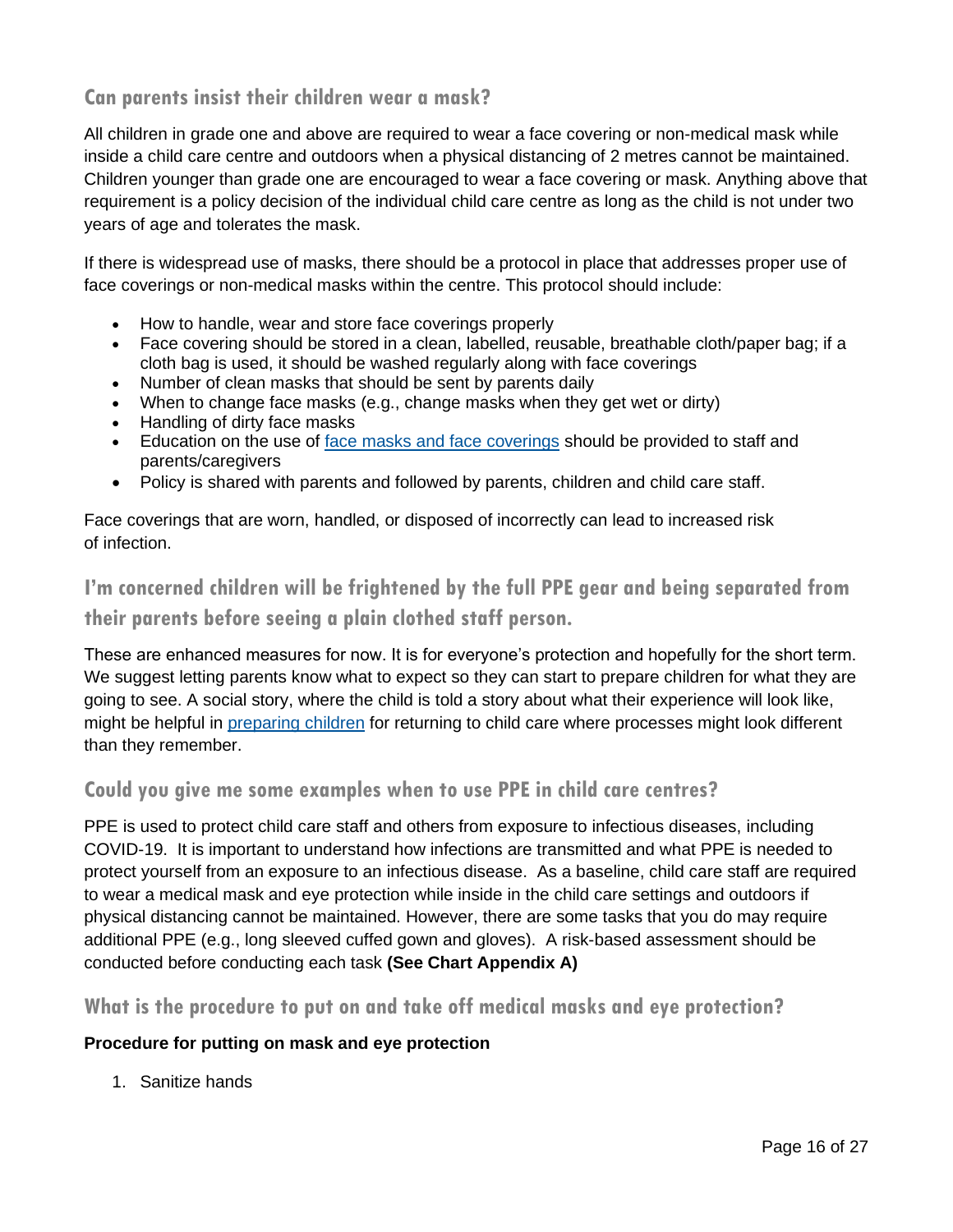- 2. Put on medical mask by placing loops of the mask over each ear. Stretch the mask to fit snugly under your chin and bend the nose bar over bridge of your nose so the mask fits snugly over your nose and mouth.
- 3. Put on eye protection e.g., goggles, face shield or safety glasses

#### **Procedure for taking off mask and eye protection**

- 1. Sanitize hands
- 2. Remove eye protection. Clean and disinfect eye protection by following cleaning and disinfection policy in the centre.
- 3. Remove medical mask carefully by pulling the loops of the mask forward and away from your face. Avoid touching the outside. Discard the mask into a garbage container.
- 4. Sanitize hands

#### <span id="page-16-0"></span>**What should I do with my mask and eye protection when taking a break in a staff room?**

Proper handling, disposal and storage of PPE is important to prevent spread of COVID-19. For this reason, a PPE and cleaning and disinfecting station should be set up at entrance of staff break room and at exit door of the child care centre. The equipment and items provided at the PPE Cleaning and Disinfecting station would include:

- Hooks for hanging clean face shield to dry
- Disposable gloves
- Alcohol-based hand sanitizer (with 60-90 % alcohol content)
- Medical masks
- Disinfectant
- Paper towels
- Hands-free garbage bin

Signage of infection prevention and control procedures should be posted near the station. Child care staff are trained on how to handle, dispose, and store PPE during break times and prior to leaving the centre.

#### **Here is the procedure upon entering the staff break area:**

- 1. Sanitize hands; put gloves on if required when using disinfectant
- 2. Clean and disinfect eye protection starting with the inside then the outside and hang to dry at designated area (e.g., hook at your chosen table or dedicated area at entrance to break room). *Note: follow manufacturer's instructions when using disinfectant (e.g., contact time)*
- 3. Remove gloves and sanitize hands
- 4. Remove mask and dispose in a garbage container
- 5. Sanitize hands
- 6. Put on a new mask

#### **At your chosen table within the break room\*:**

- 1. Place a clean paper towel on the table
- 2. Remove mask and place on the paper towel
- 3. Sanitize hands

\*Masks must be worn at all times with the exception of when eating or drinking

#### **When your break is done and before leaving the break room:**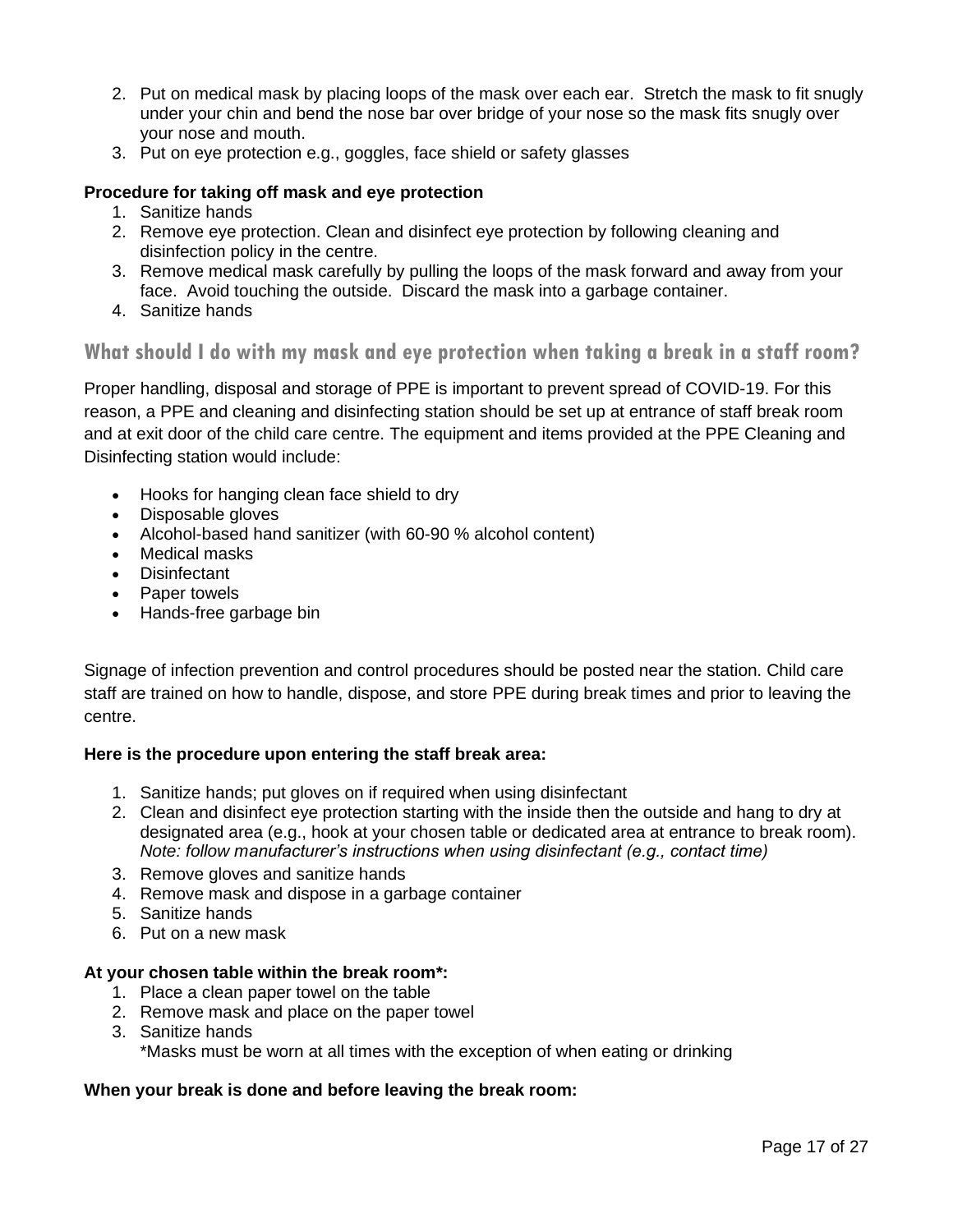- 1. Sanitize hands, put gloves on as required when using disinfectants
- 2. Clean and disinfect table and chair area *Note: follow manufacturer's instructions when using disinfectant (e.g., contact time)*
- 3. Remove gloves and sanitize hands
- 4. Put on mask and eye protection
- 5. Sanitize hands

#### <span id="page-17-0"></span>**If I am taking breaks in my vehicle, should I take any special precautions?**

If you are taking breaks in your personal vehicle or leaving the centre at the end of the day, you must not bring your eye protection and used mask into your car or home.

Just like staff break rooms, child care operators should set up a cleaning and disinfecting station for PPE near exit door.

#### **Upon leaving the centre:**

- 1. Sanitize hands; put gloves on (if required when using disinfectant)
- 2. Clean and disinfect eye protection starting from the inside then moving towards the outside, hang to dry on hooks at designated area and store clean eye protection in a paper bag labelled with your name

*Note: follow manufacturer's instructions when using disinfectant (e.g., contact time)*

- 3. Remove gloves and sanitize hands
- 4. Remove mask and dispose in a garbage receptacle
- 5. Sanitize hands
- 6. Exit the centre and go to your vehicle

#### **When arriving the centre:**

- 1. Sanitize hands
- 2. Put on mask and eye protection

<span id="page-17-1"></span>**I have a child care staff who cannot tolerate wearing masks. Can he/she/they work at** 

#### **the centre?**

PPE is used to protect child care staff and children from infectious disease exposures. The use of medical masks and eye protection is extremely important in protecting staff when working with children who are not wearing face coverings or have a mask exemption. Child care staff who cannot wear medical mask should maintain at least 2 metres distance from children and other staff members.

For child care staff who have a mask exemption, this should be discussed with on-site supervisor to determine what job functions can be safely carried out while working at the centre and what additional infection prevention and control measure should be put in place.

Child care centres should have health and safety protocols that address mask exemptions and enhanced measures that need to put in place.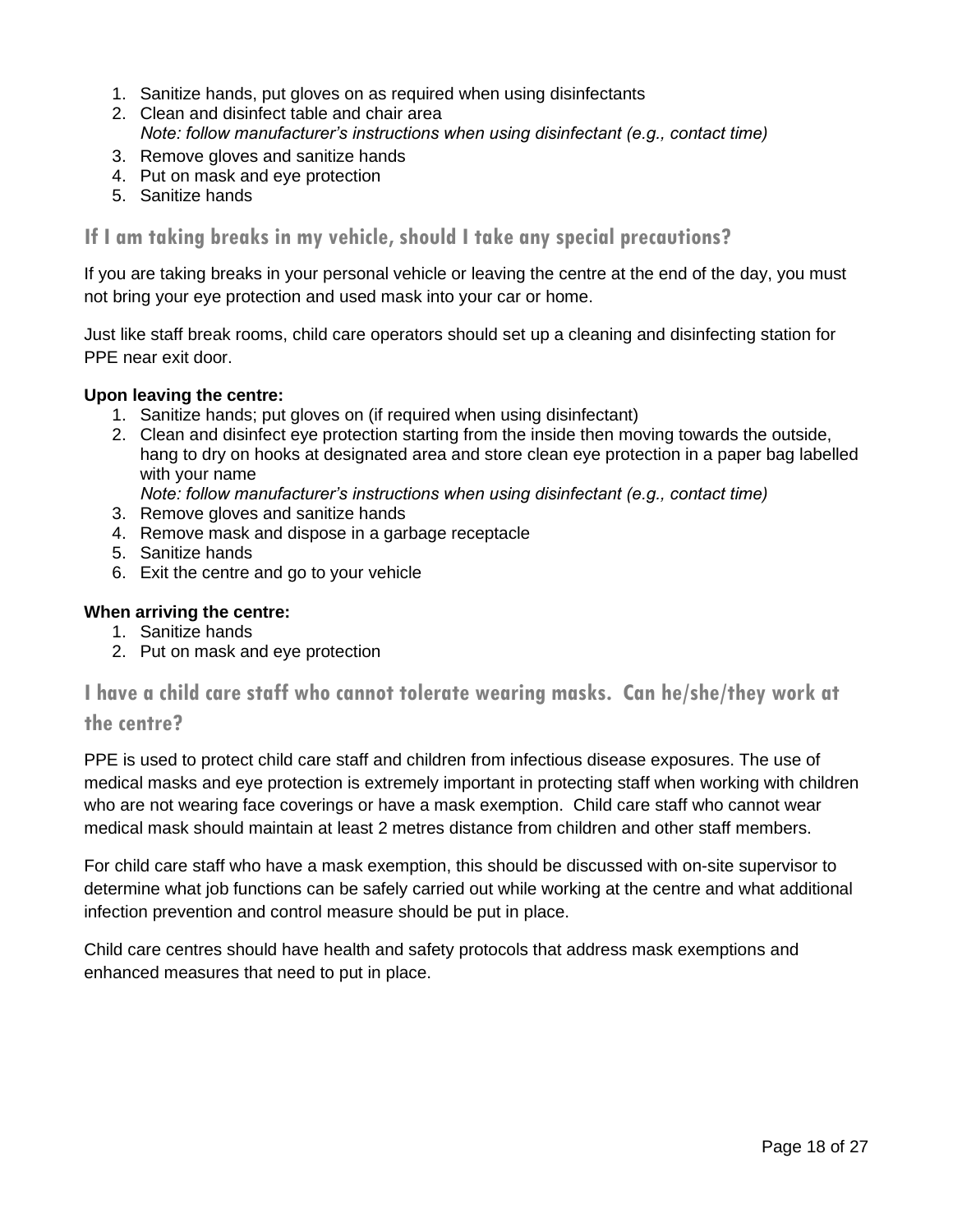# <span id="page-18-0"></span>PHYSICAL DISTANCING

### <span id="page-18-1"></span>**As a child care operator, what can I do to promote physical distancing in staff break areas?**

Child care staff may be taking their breaks either in staff rooms within the centre, in their personal vehicle or in a resting area outside the centre. It is important that child care centres creates a protocol and safe break spaces inside and outside of the centre for staff break time. Protocol should include, but are not limited to, limiting communal staff break areas, staggering break times, removing extra furniture in break areas to allow for physical distancing, posting maximum capacity limit in break areas and providing visual cues for furniture placements.

### <span id="page-18-2"></span>**Can child care staff carpool to work?**

Carpooling is allowed for child care staff if it is done safely. Here are some [tips to promote safe](https://www.york.ca/wps/wcm/connect/yorkpublic/5e6a3ffb-1b02-40f3-9d9b-6295fa3064cf/44_Carpooling+Advice.pdf?MOD=AJPERES&CACHEID=ROOTWORKSPACE.Z18_29D41BG0PGOC70QQGGJK4I0004-5e6a3ffb-1b02-40f3-9d9b-6295fa3064cf-nsnjY3e)  [carpooling](https://www.york.ca/wps/wcm/connect/yorkpublic/5e6a3ffb-1b02-40f3-9d9b-6295fa3064cf/44_Carpooling+Advice.pdf?MOD=AJPERES&CACHEID=ROOTWORKSPACE.Z18_29D41BG0PGOC70QQGGJK4I0004-5e6a3ffb-1b02-40f3-9d9b-6295fa3064cf-nsnjY3e) and maintain physical distancing within a vehicle:

- For those carpooling to and from works, limit the number of riders in a vehicle
- Limit number of riders in a vehicle; the driver and rider should not sit side-by-side
- When carpooling with other staff, try to carpool with the same people every day
- The driver and rider should sanitize hands before getting in and after exiting the vehicle
- Symptomatic individuals should stay home and should not participate carpooling
- All riders should wear a face mask or covering in the vehicle
- The vehicle owner should clean and disinfect frequently touched surfaces regularly
- For more information about carpooling, visit [york.ca/COVID19](https://www.york.ca/wps/wcm/connect/yorkpublic/5e6a3ffb-1b02-40f3-9d9b-6295fa3064cf/202032_44_+Carpooling_advice.pdf?MOD=AJPERES&CACHEID=ROOTWORKSPACE.Z18_29D41BG0PGOC70QQGGJK4I0004-5e6a3ffb-1b02-40f3-9d9b-6295fa3064cf-n97QMoO)

#### <span id="page-18-3"></span>**What can child care centres do to promote physical distancing within a cohort group?**

Physical distancing is important as COVID-19 respiratory droplets can be spread from an infected person to anyone within 2 metres of distance. Although child care centres are operating at maximum group size, physical distancing should be maintained within a cohort group and must be maintained between cohort groups. Child care settings should develop programming activities that support physical distancing.

Strategies to promote physical distancing include:

- Using visual markings/cues wherever possible to promote physical distancing
- Using physical barrier in shared indoor spaces; use physical barrier as outlined in Ministry's [guidance](http://www.edu.gov.on.ca/childcare/child-care-guide-child-care.pdf)
- Incorporating individual activities with dedicated supplies that encourage more space between children
- Planning activities that do not involve shared toys or objects
- Promoting separation between children by floor demarcations and encouraging children to play within their assigned area
- Setting up individual play stations within a child's play area to keep children engaged and assisting in maintaining physical distancing within the cohort
- Wherever possible, using larger spaces within the centre to allow for 2-metre separation of children within the cohort
- Moving activities outdoors as physical distancing can be more easily maintained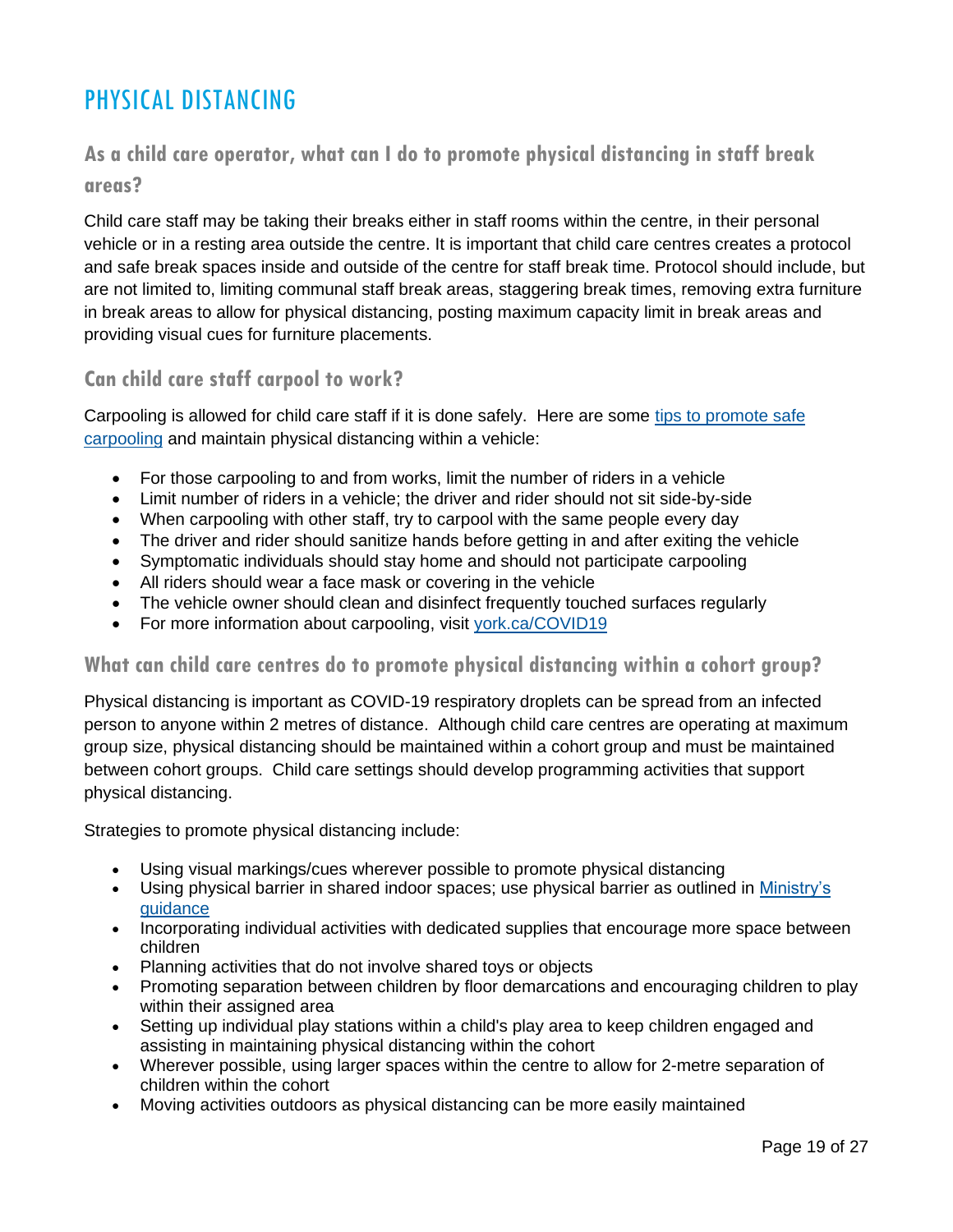### <span id="page-19-0"></span>**How can child care centres improve physical distancing during structured times?**

#### **Sleeping time**

- Provide visible markings on the floor for placement of sleeping equipment; this will ensure cots, resting mats and cribs are consistently placed at least 2 metres apart
- Use existing fixtures to act as a physical barrier to create separation
- Remove furniture that is not used in the centre
- Organize furniture to create more space in the room such as stacking unused tables and chairs during sleeping time
- If spare room is available, a large cohort group could be divided into sub-groups; the spare room can be used as an extra sleeping area as long as staff ratio are met as set out by the Ministry of Education
- Remove cribs or place infants in every other crib and mark the cribs that should not be used

#### **Circle time**

- Provide demarcation "X" on the floor so children know where to sit
- Consider using placement activity mats for children to sit on that encourages physical distancing within the cohort

#### **Mealtime**

- Stagger meal and break times or use spare room if possible, during meal time as long as staffing ratios are met
- Provide demarcations on the tables and floors and use markings for chair placements
- Assign seating
- Prevent self-serve, sharing of food and utensils at meal times
- Meals must be individually portioned for each child and there should be no family style service

<span id="page-19-1"></span>**The use of medical masks is not required outdoors for child care staff or children if physical distancing of 2 metres can be maintained amongst individuals. Child care staff and children enjoy outdoors but how could child care centres provide programming outdoors safely?**

Moving activities outdoors is encouraged as physical distancing can be more easily maintained. Some physical distancing strategies for outdoor area include:

- Using visual markings/cues in shared outdoor space
- Encouraging more outdoor activity programming and develop outdoor boundaries for cohorts to stay within and ensure boundaries are visible
- Encouraging individual activities (e.g., personal sensory play box); avoid sharing of toys and equipment
- Assigning children to an activity space (e.g., within a box or hula hoop)
- Scheduling outdoor play time (e.g., a time table is developed for playground use by different cohort groups)
- For small outdoor play spaces, centres can look at offering a variety of outdoor programming activities (e.g., some cohorts may go for a community walk while another cohort uses the playground)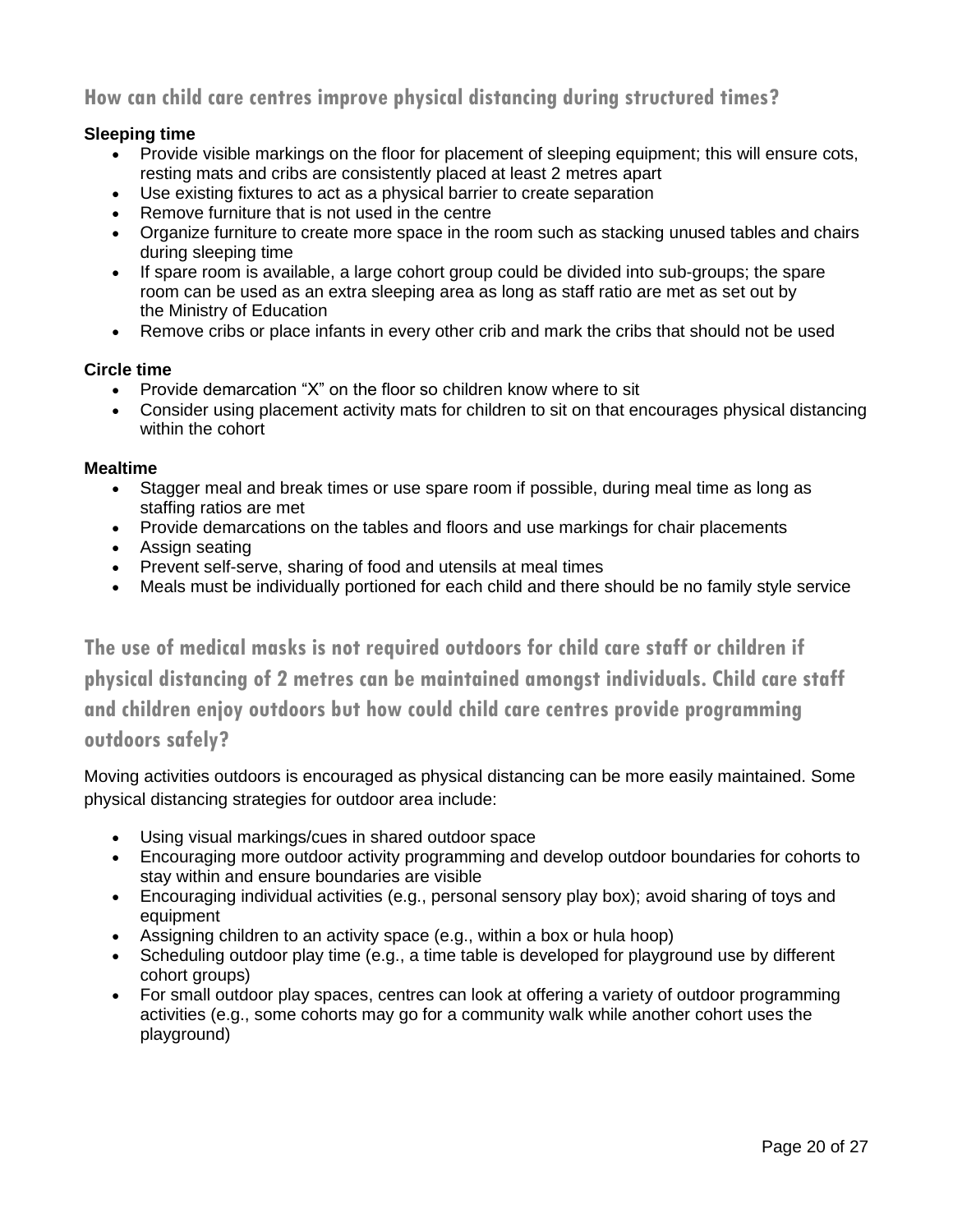# <span id="page-20-0"></span>CLEANING AND DISINFECTING

# <span id="page-20-1"></span>**What kind of disinfectants should child care centres be using during the COVID-19 pandemic?**

Disinfectants are chemical products applied to surfaces or objects (e.g., work surfaces, diaper change tables, toys, potty chairs and toilet seats), to kill most disease-causing micro-organisms. Disinfectant used in child care centres should have a drug identification number (DIN) issued by Health Canada. Common household bleach is the only exception. Choose a disinfectant that is compatible with your surfaces and with contact times that fit your needs.

A disinfectant that is effective against vegetative bacteria (i.e., Staphylococcus aureus) and enveloped viruses (e.g., Influence virus) is suitable for **everyday use** (non-outbreak). When an outbreak is declared by York Region Public Health, the child care operator should use **outbreak situation**  disinfectant instead. This outbreak disinfection level kills all vegetative bacteria, enveloped and nonenveloped viruses and fungi. For more information about disinfectant, refer to [A Public Health Guide](http://www.york.ca/childcareguide)  [For Child Care Providers.](http://www.york.ca/childcareguide)

#### <span id="page-20-2"></span>**Do bleach solutions need to be changed daily?**

Yes, bleach solutions should be changed daily. Bleach solutions can be used as an **everyday use** disinfectant and **outbreak situation** disinfectant. Please review [Proper Cleaning and Disinfecting Chart](https://www.york.ca/wps/wcm/connect/yorkpublic/928899a2-d56b-47af-a9a0-b6e62d8e0bb7/Proper+Cleaning+and+Disinfection+Practices.pdf?MOD=AJPERES&CVID=mVMtoGe) for dilution and use.

### <span id="page-20-3"></span>**Are no-touch disinfection systems (e.g., fogging machines) approved to use in child care centres?**

No-touch disinfection systems use chemical disinfectants or physical agents to disinfect surfaces and do not require an active agent be directly applied to and removed from the surface manually. If a fogging machine is use, it should be treated as a supplement to and not as a replacement for routine, manual cleaning and disinfection. Use disinfectants that have a DIN, have been approved by Health Canada and are intended to be used with a specific fogging machine.

#### <span id="page-20-4"></span>**Can spray bottles be used in child care centres?**

When cleaning and disinfecting, the use of spray bottles should be avoided in order to prevent aerosolization. A bucket and cloth method or squirt bottle is preferred. Ensure the cloth is fully saturated with disinfectant. Follow a two-step cleaning and disinfecting process: clean then disinfect. Use separate cloths for cleaning and applying disinfectant and different cloths for different areas of the child care setting (e.g., program rooms, washrooms, common areas) or for each room (if possible). Always start to clean from clean areas and move towards dirty area. Ensure disinfecting products remain on the surface for the appropriate length of time (i.e., contact time) as directed by the manufacturer and do not double-dip cloths into disinfectant solution; apply with a squirt bottle.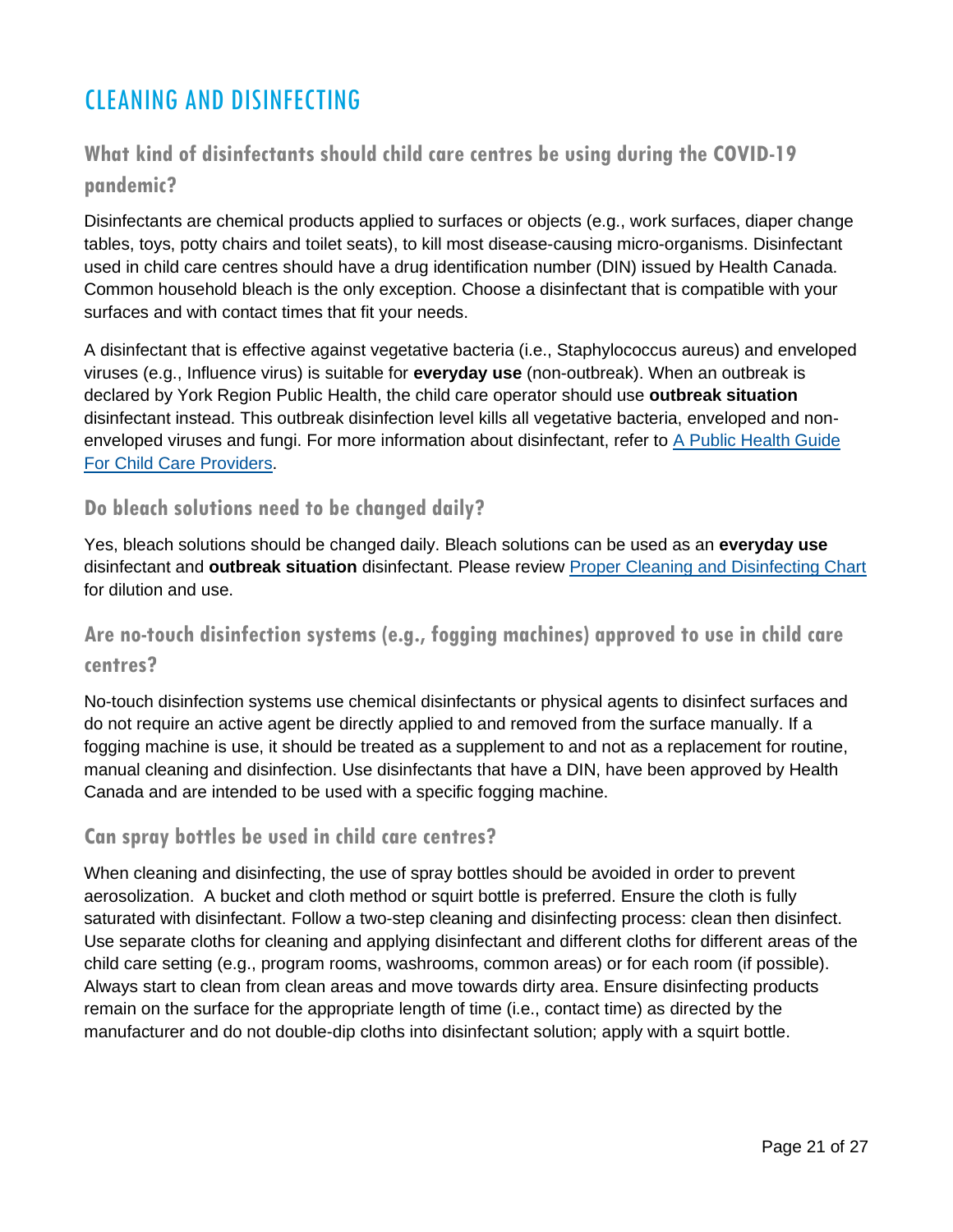### <span id="page-21-0"></span>**How often should sleeping equipment be cleaned or laundered?**

Enhanced health and safety protocols are being put in place as a preventive measure. At this time, cots and cribs should be cleaned and disinfected weekly. Beddings and linens used for sleeping should be laundered weekly and immediately when they become soiled.

When a COVID-19 outbreak is declared by York Region Public Health, frequency of cleaning and laundering will be increased.

### <span id="page-21-1"></span>**Should carpets be removed from the centre?**

No, there are no specific guidelines as it relates to using carpets. Carpets are made of absorbent materials and can be hard to clean and disinfect properly. We recommend removing area rugs if possible. For activities where spills and contamination are likely to occur, these activities should not take place in a carpeted area. Regular vacuuming and steam cleaning of carpets should be maintained, and these activities should be carried out once the children have left for the day.

#### <span id="page-21-2"></span>**Do we need to use separate bathrooms?**

Yes, provide a separate bathroom for each cohort group if possible. If bathrooms are shared, child care operators can schedule bathroom break times between groups and bathroom space is cleaned and disinfected after use by each group.

# <span id="page-21-3"></span>PORTABLE FANS AND AIR CONDITIONING

#### <span id="page-21-4"></span>**Can portable fans and portable air conditioning units be used in child care settings?**

The use of portable fans and portable air conditioning (AC) units during times of COVID-19 is described in this [Public Health Ontario document.](https://www.publichealthontario.ca/-/media/documents/ncov/ltcrh/2020/08/covid-19-fans-air-conditioning-ltcrh.pdf?la=en) The document is written in the context of long-term care homes and retirement homes, but Public Health Ontario indicated that public settings where groups of individuals spend prolonged periods of time together should also aim to meet these criteria. The strategies described is applicable in the context of COVID-19 variants of concern (VOCs).

The document reviews strategies for minimizing risk of infection transmission (COVID-19 and other organisms), minimizing turbulence, and reducing particle spread to minimize propelling infectious droplets beyond 2 metres.

As per Public Health Ontario guidance, portable fans and portable AC units, if used, should meet all of the following:

- Not to be used in rooms with Droplet and Contact Precautions, or during aseptic procedures, sterile procedures, or aerosol generating medical procedures
- Not to be used in rooms with poor ventilation or lack of fresh air
- Be kept on low setting
- Are capable of being cleaned and disinfected; otherwise, the unit should not be used
- Are cleaned, disinfected and maintained on a scheduled basis as per manufacturer's instructions; if instructions are not available, written instructions are obtained from the manufacturer
- Have an assigned person responsible for the cleaning and disinfection of the units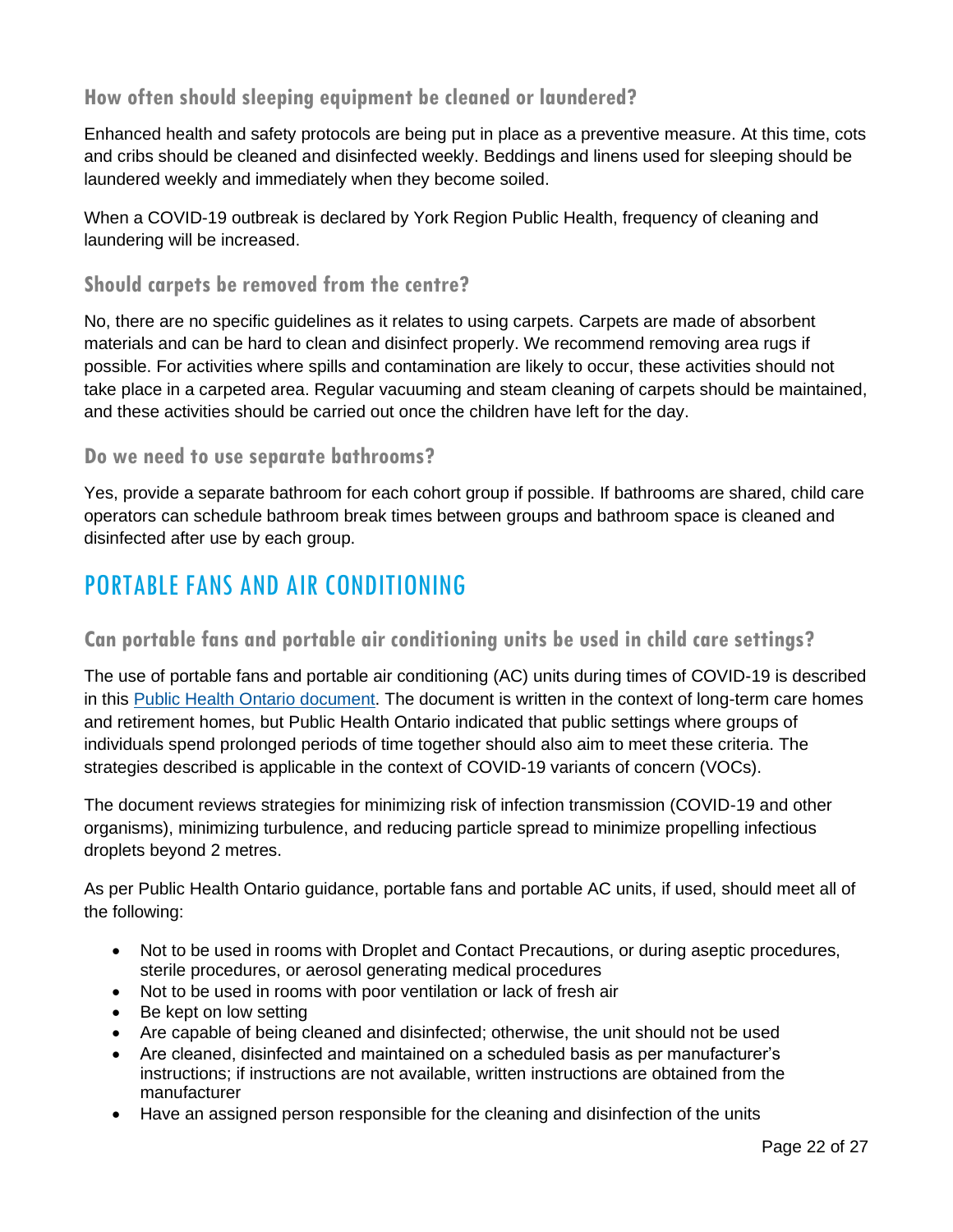- Have written policies and procedures for appropriate cleaning and disinfection; if disassembly or reassembly is required, manufacturer's instructions are provided and followed.
- For portable AC units:
	- $\circ$  Preferably, moisture collected from portable AC unit's condensation exhaust system is released through exhaust hose along with the hot air to the outside
	- $\circ$  Not have water sitting in the air conditioners when not in daily use. Drip pans need to be emptied, cleaned, disinfected, and dried (as per instructions)
- Be strategically positioned to minimize risk (refer to [Public Health Ontario document](https://www.publichealthontario.ca/-/media/documents/ncov/ltcrh/2020/08/covid-19-fans-air-conditioning-ltcrh.pdf?la=en) for more details)
- Avoid using large industrial hall fans

If guidance cannot be met, alternative cooling methods should be considered. Examples of alternative cooling methods include but not limited to:

- Adequate hydration
- Adequate cooling supplies (e.g. ice packs). Note: if cooling supplies are shared, they are cleaned and disinfected in accordance with manufacturer's instructions between client use
- Blocking out direct sunlight
- Increasing air flow by opening windows when outside humidity is low

As more information is available on the use of portable fans and portable AC units, guidance may be updated accordingly.

# <span id="page-22-0"></span>MANAGING SYMPTOMATIC CHILDREN OR STAFF AND OUTBREAK

#### <span id="page-22-1"></span>**How do we differentiate between COVID-19, allergies, common cold and flu symptoms?**

All staff, students, and attendees must complete the [screening tool](https://covid-19.ontario.ca/school-screening/) prior to entering the setting. An individual exhibiting **ONE** symptom, even common cold, flu, or allergy symptoms, would screen out and should seek testing or an alternative diagnosis from a health care professional. If someone is experiencing allergy symptoms for the first time this season or if there is a change in the type of allergy symptom they usually experience, the individual should self-isolate and seek testing, unless they have tested negative for COVID-19 or a health care provider has determined the symptoms are allergy related.

# <span id="page-22-2"></span>**Should children and staff be tested if they are only exhibiting one symptom, or multiple symptoms?**

Testing and isolation guidance for children and staff is available through [york.ca/COVID19.](https://www.york.ca/wps/portal/yorkhome/health/yr/covid-19/symptomstransmissiontreatmentandtesting/!ut/p/z1/tZJdU-IwGIV_ixdcdvImLSRcxi5LW6XgB1-9YWIbIS5JsY24_PsNjs7sjaij6UU66Zyct-fJQQVaoMKIvVoLq2ojtm6_LHqrlA_TJLmAbByxGDiMeUYog0Efo_mLAN55OKDiM-dPCIrT9jNUoGJXqgot7ysqMAgIaJeRIJJhFfRLCQFmAtgdBSnK6Kgujd3ZDVoemlVZGyuN7cChbv64TWuVfXr5sKm1dKsUW7vpQFnvVRXgfgfag97ZWre2EabVqm0dJ9tIYbU7JkxlpfMwa5R9FNyRJc0oHq3d7wu7CZS5r9HibRBafHaQ81EPj48Fd8GOaf5atPCabH5k-H-24Q2LIJ1llM_wGKI0fBUQEvUSHEMGyZhB-ptOur9YguGCvApOXOvS1YK-i--aoPleyWc0NXWjXU1vvtiC5G0CZTFP-BAmcDulcDWgEetdjiaX1_ibEz4I4Nk-9GpPwa898Wv_M3CyFGLMj_UPByFwksbsPMxYnvtln_tln_tln_vt_ey7cHZ6OtUs7G4fDiGoiY7v2GgQdtd6dfr1zM_O_gHoL_--/dz/d5/L2dBISEvZ0FBIS9nQSEh/#.YMIP0_lKg2w) In summary, the symptomatic individual would screen out from child care if experiencing even **ONE** symptom listed on the [screening tool](https://covid-19.ontario.ca/school-screening/) and would require either a negative COVID-19 test result, an alternative diagnosis from a health care provider, or isolate for 10 days after symptom onset, before returning to child care.

#### <span id="page-22-3"></span>**What happens if the parent/guardian refuses testing?**

If the parent/guardian refuses testing, a symptomatic child must be excluded from child care for 10 days from symptom onset.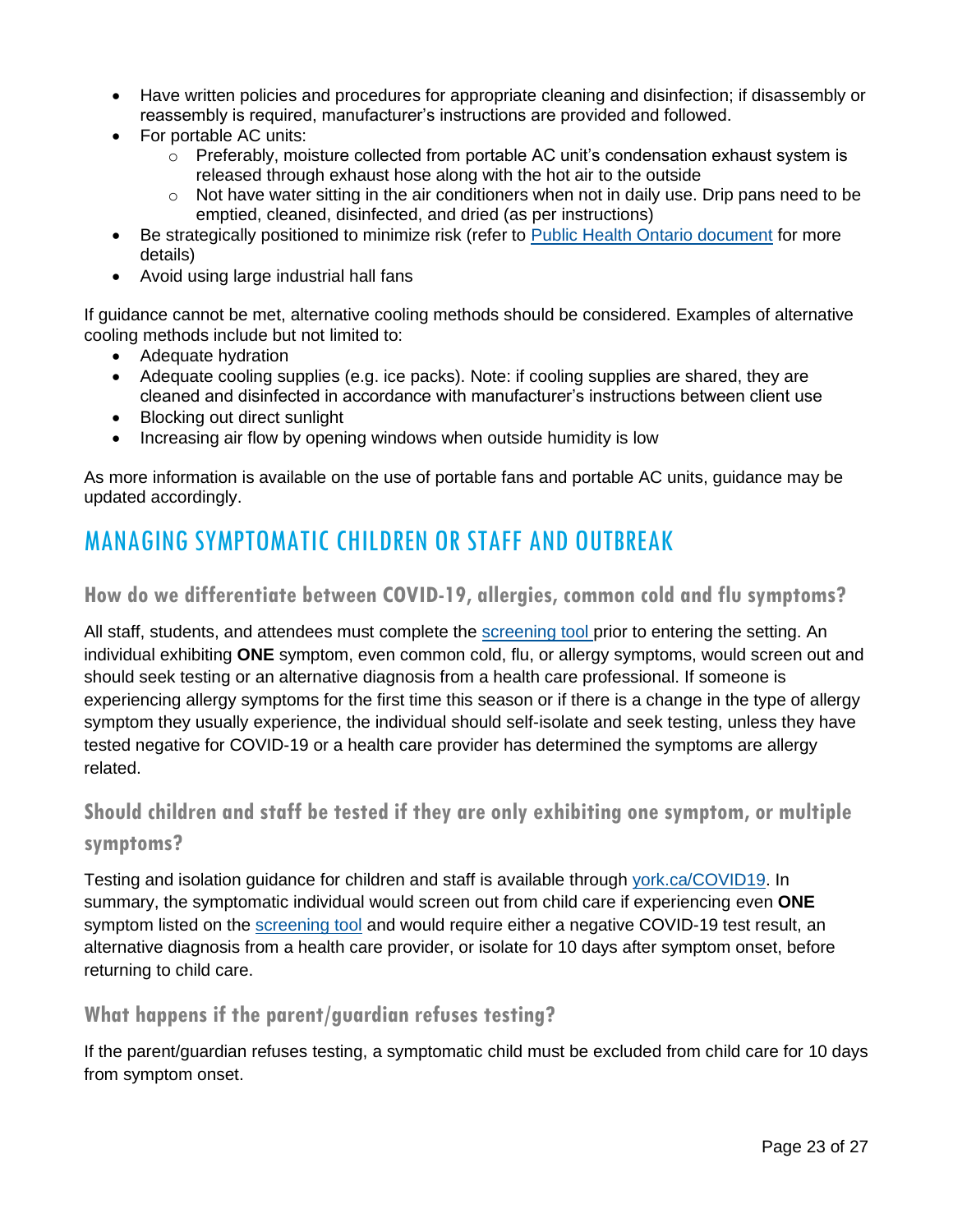# <span id="page-23-0"></span>**Are there any additional measures that should be put in place if it is known that a parent has tested positive for COVID-19 in the past?**

#### No additional measures are necessary; parents and children should be screened upon re-entry.

# <span id="page-23-1"></span>**Does the designated room or space for children with symptoms need to have a sink or is hand sanitizer sufficient?**

Cleaning hands with soap and water is preferred over alcohol-based hand rub (ABHR). If hands are visibly soiled, ABHR will not be an effective method for cleaning hands. Ideally, choosing a room with a properly equipped hand sink is recommended; however, if this is not possible ABHR with a strength of at least 60% can be used as an alternative.

### <span id="page-23-2"></span>**If a child care centre does not have a separate room, where should the symptomatic child be isolated?**

If a child at the centre becomes symptomatic while in the program, they should be isolated in a separate room and family members contacted for pick up. If a separate room is not available, the symptomatic child should be kept at least 2 metres from others. Child care staff should remain with the symptomatic child until a parent/guardian arrives. If the child is above the age of two years and can tolerate it, he/she should wear a medical mask.

# <span id="page-23-3"></span>**If a child care centre has a positive case of COVID-19, which staff and children will be excluded from care? Is it the whole centre or just the cohort group?**

York Region Public Health will complete a thorough investigation and dismiss any high-risk contacts who were exposed to the case. This could include contacts within or outside the cohort group. Based on current guidance, all close contacts should get tested for COVID-19, stay home and self-isolate for 14 days.

If the investigation produces evidence of transmission within the center, a confirmed outbreak will be declared and York Region Public Health will provide ongoing support to the child care, including directions on operations, isolation, testing and outbreak management.

### <span id="page-23-4"></span>**Who should child care centres speak to when they have questions regarding to**

#### **requirements of testing and exclusion of COVID-19?**

If your child care centre has any COVID-19-related questions regarding to testing and exclusion, please contact York Region Public Health at:

- 1-800-361-5653 ext. 73588 (between 8:30 a.m. and 4:30 p.m. Monday to Friday)
- 905-953-6478 (after hours)

When a COVID-19 outbreak is declared, the child care centre may contact their assigned outbreak investigator for further directions.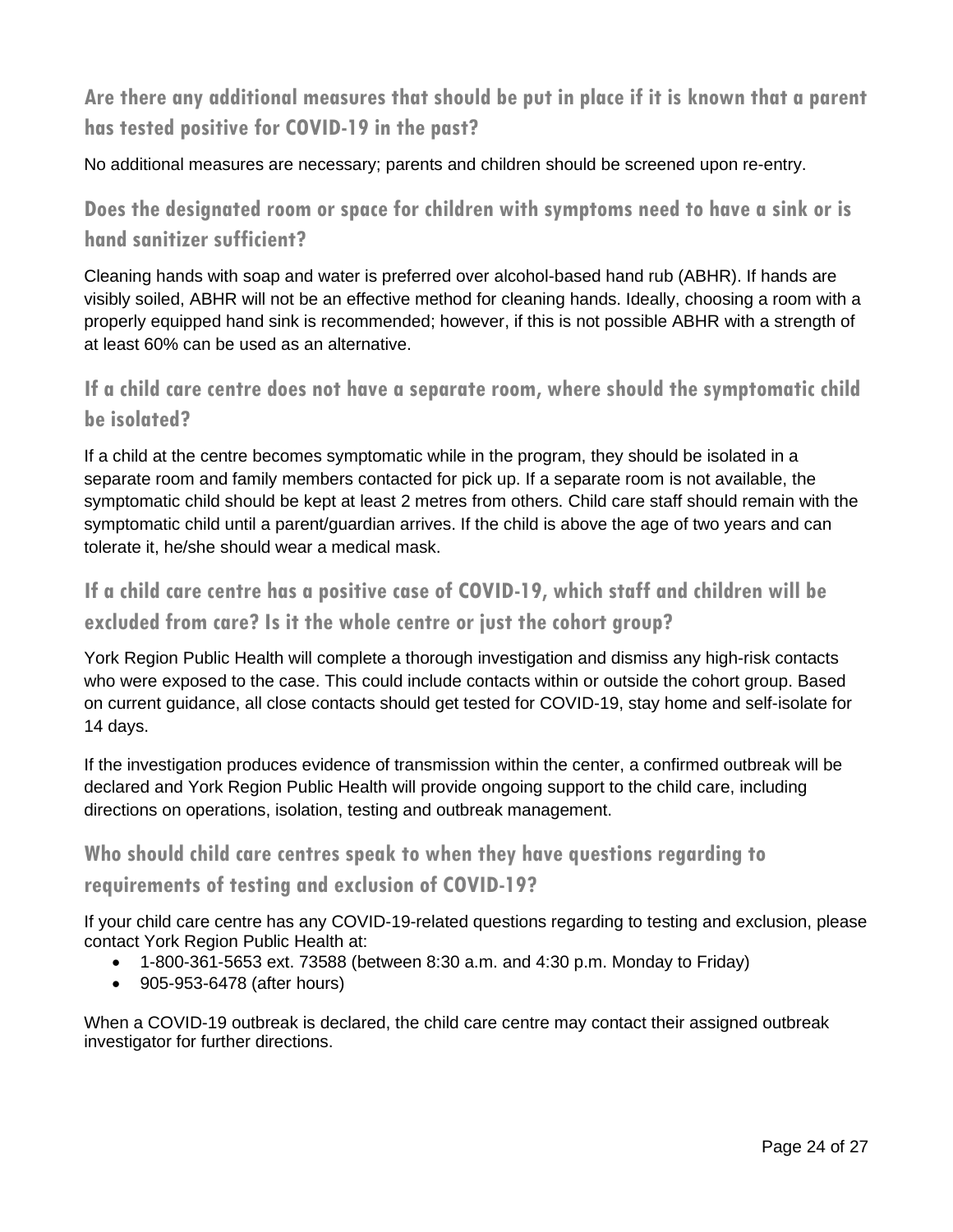<span id="page-24-0"></span>**Are there financial penalties for a COVID-19 outbreak?**

No, there are no penalties for any outbreak. It is the expectation you will work with York Region Public Health to manage a COVID-19 outbreak.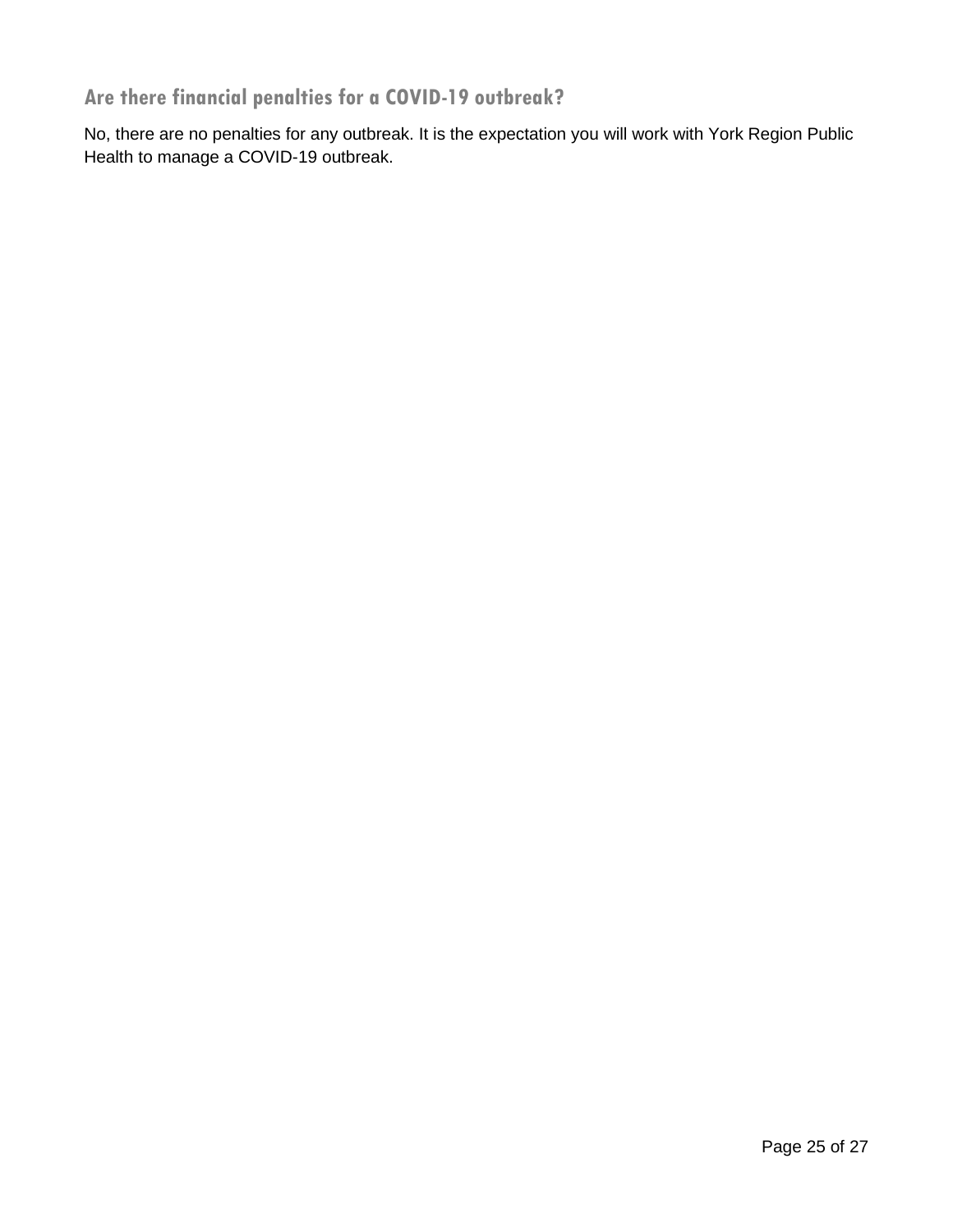# <span id="page-25-1"></span><span id="page-25-0"></span>**Appendix A**

# WHEN TO USE PPE

| <b>Task</b>                           | PPE use during COVID-19 pandemic |                          |                         |                             | <b>Additional comments</b>                                                                                                                                                                                      |
|---------------------------------------|----------------------------------|--------------------------|-------------------------|-----------------------------|-----------------------------------------------------------------------------------------------------------------------------------------------------------------------------------------------------------------|
|                                       | <b>Medical</b><br>mask           | <b>Eye</b><br>protection | Long<br>sleeved<br>gown | <b>Disposable</b><br>gloves |                                                                                                                                                                                                                 |
| <b>Screening</b>                      | V                                | $\sqrt{}$                | V                       | $\sqrt{}$                   | Absence of plexiglass barrier<br>or physical distancing                                                                                                                                                         |
| <b>Screening</b>                      | V                                | $\sqrt{}$                |                         |                             | Presence of plexiglass barrier<br>or physical distancing is<br>maintained                                                                                                                                       |
| <b>Escorting a child</b>              | $\sqrt{}$                        | $\sqrt{}$                |                         |                             | Clean hands before and after<br>touching the child or personal<br>belongings                                                                                                                                    |
| <b>Holding/comforting</b><br>a child  | V                                | V                        |                         |                             | Clean hands before and after<br>touching. Change mask and<br>eye protection if<br>contaminated or soiled                                                                                                        |
| <b>Reading to children</b>            | V                                | V                        |                         |                             | Physical distancing of 2<br>metres is maintained<br>amongst children and staff.                                                                                                                                 |
| <b>Feeding</b>                        | V                                | V                        |                         |                             | Clean hands before and after<br>feeding child. Change eye<br>protection and mask if<br>contaminated                                                                                                             |
| <b>Diapering</b>                      | V                                | V                        |                         | $\sqrt{}$                   | Clean hands and use gloves.<br>Follow diapering procedure<br>as directed by York Region<br>Public Health. Change<br>gloves as per diapering<br>procedure.<br>Change mask and eye<br>protection if contaminated. |
| <b>Holding children's</b><br>hands    | V                                | V                        |                         |                             | Clean hands before and after<br>touching                                                                                                                                                                        |
| <b>Taking care of an ill</b><br>child | $\sqrt{}$                        | V                        | V                       | $\sqrt{}$                   |                                                                                                                                                                                                                 |
| <b>Cleaning and</b><br>disinfection   |                                  |                          |                         |                             | Full PPE if splashes are<br>expected. When using<br>chemicals, follow<br>manufacturer's label for PPE<br>use                                                                                                    |
| <b>Cooking in a</b><br>kitchen        | $\sqrt{}$                        | $\sqrt{}$                |                         |                             | No gloves are required, but<br>food handler is required to<br>wash hands to prevent cross<br>contamination                                                                                                      |
| <b>Working in a</b><br>shared office  | $\sqrt{}$                        | $\sqrt{}$                |                         |                             | Maintain physical distancing                                                                                                                                                                                    |